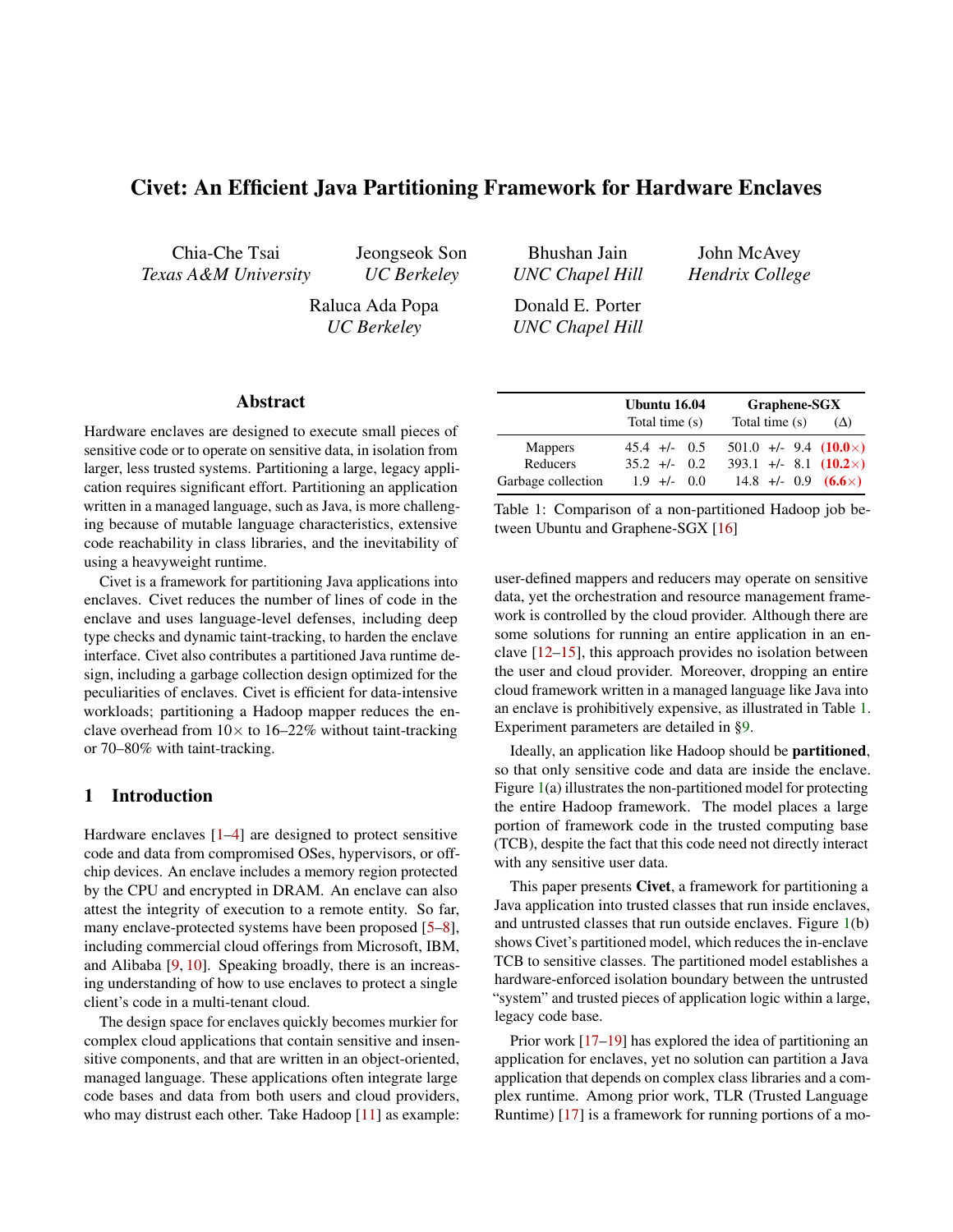

Figure 1: A comparison between the non-partitioned model and Civet's partitioned model.

(a) Non-partitioned model needs to run the entire Hadoop framework in an enclave.

bile application, written in C#, inside ARM's TrustZone [\[20\]](#page-15-11). Although TLR provides a mechanism for separating sensitive logic from the untrusted OS and application code, mobile applications are much simpler than most cloud applications. TLR provides no solutions for hardening the trusted code against Iago-style attacks [\[21\]](#page-15-12) that leverage subtle language properties such as polymorphism. Intel's Software Guard Extensions (SGX) [\[1\]](#page-14-0), a more common platform for emerging cloud deployments of hardware enclaves, has a much tighter memory budget than TrustZone; this memory restriction can be especially problematic for Java workloads. Glamdring [\[18\]](#page-15-13) is another framework for automatically partitioning C/C++ programs into enclaves. Glamdring reduces the TCB using program slicing, but does not generate code to protect against malicious inputs. In our experience, a key challenge in partitioning a legacy application is hardening the software at the newly created enclave boundary.

Civet addresses various challenges of partitioning a managed, object-oriented language, using Java as a representative example. Our framework is prototyped on SGX, but many of the design principles are independent of SGX.

## 1.1 Challenges

To partition a Java application, developers face several challenges that *reduce* security compared to the original application, that fail to reduce the TCB, or that require memory and other resources in excess of the constraints of SGX. We identify the following challenges for partitioning an application written in a managed, object-oriented language, such as Java:

• *Complexity of defending partition interfaces:* Adding an interface between trusted and untrusted code requires adding a defense; this is already a challenge, but the language features of Java further complicate this defense. With polymorphism, untrusted code may override the behavior of a method by creating a subclass. By accepting objects from outside the enclave as input, an enclave can become potentially vulnerable to a type confusion attack [\[22\]](#page-15-14). The input can be subtyped to alter the behavior of the enclave



<span id="page-1-0"></span>(b) Civet runs only the sensitive code, e.g., map/reduce, in an enclave without trusting the rest of the Hadoop framework.

code, with an overridden method potentially sending sensitive data out of the enclave, or using reflection to load unexpected code into the enclave.

- *Large application code footprint:* Even a "Hello World" class can introduce millions of lines of code from standard and third-party libraries. Many classes rely on JNIs (Java Native Interfaces), which are written in C/C++ and are notoriously prone to vulnerabilities [\[23\]](#page-15-15). Finally, a featurecomplete JVM like OpenJDK contains up to a million lines of code written in Java and C/C++.
- *A runtime that requires significant resources and system support:* Even a small partition of a Java application needs a full-featured runtime. Designing runtimes for enclaves is an open problem—a commodity JVM like OpenJDK makes many assumptions that are violated by enclaves, such as the presence of a large, demand-allocated virtual memory and a large pool of internal maintenance threads. Standard runtime behaviors, such as garbage collection, are not tuned for the memory restriction of SGX.

## 1.2 Goals and Contributions

To address these challenges specific to supporting managed languages in enclaves, Civet includes both compile-time tools and an execution framework with the following goals:

- *Reducing partitioning effort:* When introducing an isolation boundary into a large codebase, reasoning about the resulting security implications can be challenging including what code ultimately runs in the enclave, what data can enter and exit the enclave, and by what code paths. To assist the developer in this reasoning process, we add static analysis and dynamic code instrumentation tools that can both reduce the code footprint in the enclave, as well as give the developer visibility into what can run in the enclave, data ingress, and data egress.
- *Mitigating partitioning pitfalls:* Partitioning can expose a larger attack surface than running the entire application inside enclaves. A goal of Civet is to mitigate a majority of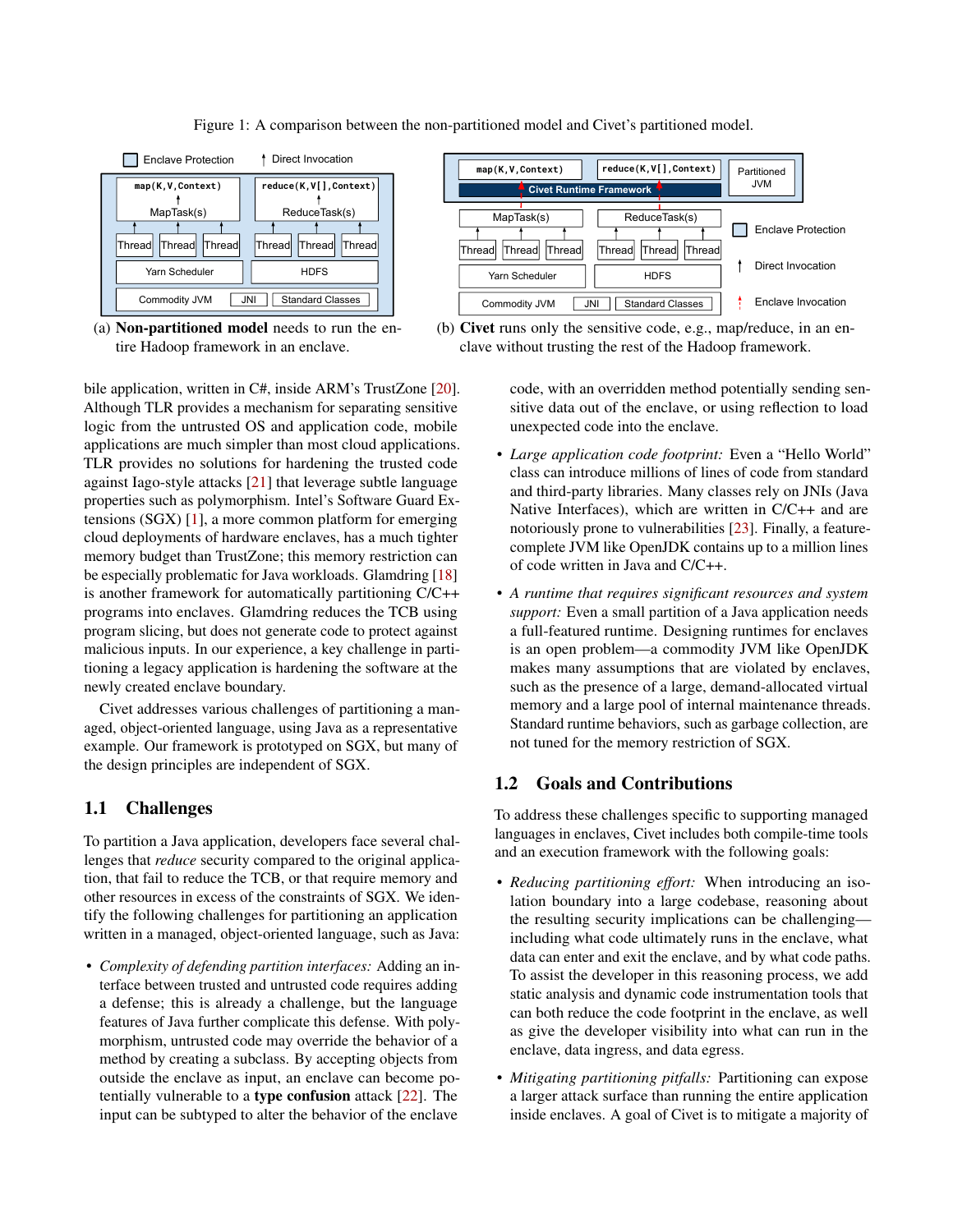the *non-side-channel* security pitfalls caused by partitioning, such as type confusion attacks or accidental leakage through data flow. To this end, Civet analyzes the application and applies restrictions to behaviors that are impossible before partitioning. For type confusion attacks, we present an efficient strategy for type-checking any input, not only at the root of an object, but at every field and array element. Civet also uses taint-tracking [\[24\]](#page-15-16) to block outputs that are tainted by sensitive information.

- *Removing unreachable code:* Even in a managed language, unreachable code in the TCB is a potential liability, as dynamic class loading or polymorphic behavior can lead to invisible or unexpected execution paths. During offline analysis, Civet removes unreachable classes and methods. The result is a trusted JAR file that is significantly smaller than the original collection of classes libraries, improving the auditability and lowering the risk of unexpected behaviors in the enclave.
- *Optimizing garbage collection for enclaves:* SGX has a hardware limitation of 93.5 MB for the Enclave Memory Cache (EPC). If the enclaves on a system access more DRAM than this, the OS will swap the memory in and out of EPC, causing substantial overhead [\[13,](#page-15-17) [25\]](#page-15-18). Most GCs scan the heap and, thus, perform poorly when the heap is sparsely populated and is larger than the EPC. Civet includes a GC design that adds a middle generation, for preventing full-heap GC while keeping GC faster for the youngest objects. This optimizes GC to match the performance characteristics of enclaves.

#### The contributions of this paper are:

- A framework that leverages Java language features to analyze and partition applications to run in enclaves ([§4\)](#page-3-0).
- A system to harden the enclave boundary. This includes type-checking polymorphic inputs ([§5\)](#page-6-0), and mitigating unintended information leakage from enclaves ([§6\)](#page-8-0).
- A lightweight JVM partitioned for enclaves ([§8\)](#page-10-0).
- A study of GC and a three-generation GC design optimized for enclaves ([§7.2\)](#page-9-0).

## 2 Related Work

Enclave frameworks and SDKs. Intel SGX introduces new design challenges, such as validating system call results from a malicious OS  $[21]$ . The state-of-the-art solution is a library OS [\[12,](#page-15-7) [16\]](#page-15-6) or a shield layer [\[13,](#page-15-17) [26\]](#page-15-19) to hoist OS functionality into the enclave and/or validate inputs from an untrusted OS. Developers can also write enclave code from scratch, using an SGX SDK [\[27](#page-15-20)[–29\]](#page-15-21). Applications written in a managed language are commonly rewritten for SGX in another language; for example, VC3 [\[5\]](#page-15-1) sacrifices the benefits of using a type-safe language and compatibility by rewriting the Hadoop code in C++.

Partitioned trusted execution. Prior work reduces trusted code size through program slicing and/or generating the interface between partitions. TLR [\[17\]](#page-15-9) and Rubinov et al. [\[30\]](#page-15-22) partition android programs to run in ARM TrustZone [\[20\]](#page-15-11). Glamdring [\[18\]](#page-15-13) partitions C/C++ programs for enclaves using static program slicing. SeCage [\[19\]](#page-15-10) partitions an application into secret compartments with hardware-based isolation. GoTEE [\[31\]](#page-16-0) compiles Go functions into enclaves, with a lightweight runtime and APIs for shielding. Brenner et al. [\[32\]](#page-16-1) run microservices in enclaves, apart from the orchitestration framework. EnclaveDom [\[33\]](#page-16-2) leverages Memory Protection Keys (MPK) for privilege separation inside enclaves.

Java partitioning frameworks. A number of tools partition a Java application for modularity. Addistant [\[34\]](#page-16-3) and J-Orchestra [\[35\]](#page-16-4) automatically divide Java applications across multiple hosts or JVMs. Zdancewic et al. [\[36\]](#page-16-5) use annotations to partition an application, with static analysis to enforce data flow policies. Swift [\[37\]](#page-16-6) partitions web applications such that security-critical data remains on the trusted server.

Capability languages such as E [\[38\]](#page-16-7), Joe-E [\[39\]](#page-16-8), Oz-E [\[40\]](#page-16-9), and Emily [\[41\]](#page-16-10) define the object-capability approach for various languages, and identify patterns for secure programming. Compared to these capability-based frameworks, Civet enforces coarse-grained security policies by simply separating trusted and untrusted objects, and hardening the boundary with hardware enclaves.

#### 3 Threat Model and Security Properties

Civet adopts a similar threat model to many recent SGX projects [\[5,](#page-15-1) [12](#page-15-7)[–15,](#page-15-8) [18,](#page-15-13) [26,](#page-15-19) [31\]](#page-16-0). All in-enclave software is trusted and everything else that is outside the enclave is not trusted. Because any software can have bugs, which an attacker could exploit, one of Civet's goals is to decrease the TCB running in the enclave, as well as reduce the attack surface of the enclave code exposed to the untrusted host.

In moving from a model where one can trust the OS and hypervisor, to an SGX-style threat model, where host software and even parts of the application are potentially compromised, one must design enclave code to resist several new threats. First, one must ensure that the code in the enclave is really what the authors intended. Although SGX can measure the contents of an enclave *at start time*, the enclave code itself must be responsible to handle dynamic loading of additional classes; one cause for concern is misleading the enclave code to load a malicious class that could leak sensitive data or compromise the integrity of the code in the enclave. Second, partitioning an application to run portions of code in an enclave creates a new intra-application interface. Although good software engineering involves explicating assumptions about the state of the application when a function is called, perhaps even as comments, one must now carefully check these assumptions at the enclave boundary. This general class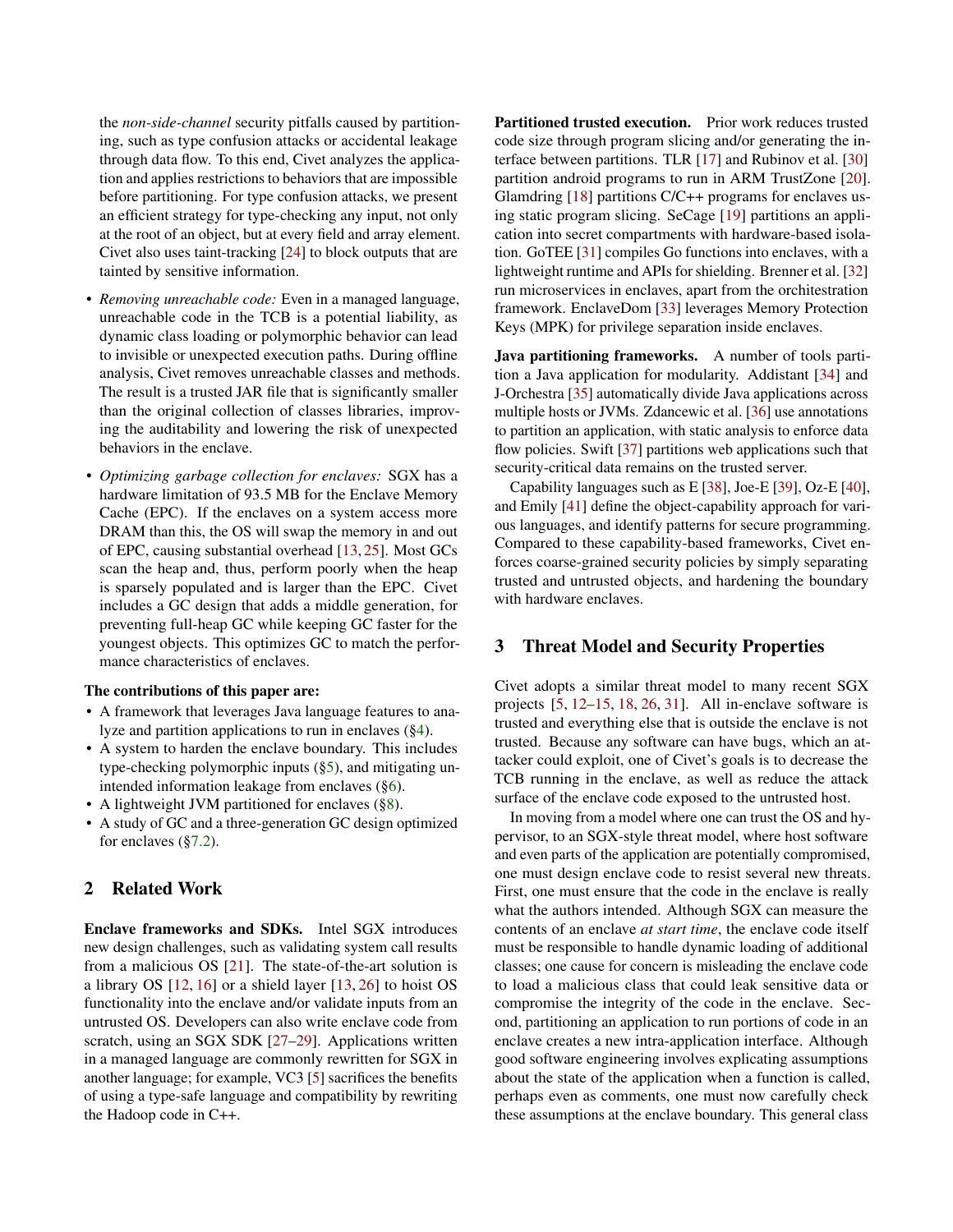of semantic attacks against an enclave interface that violate a tacit assumption in the code are called Iago attacks [\[21\]](#page-15-12). A third major concern is that sensitive data not inadvertently leak from the enclave. In refactoring a large piece of legacy code, it is easy to accidentally leave a code path that writes data to an out-of-enclave object. This third concern is less of an attack vector per se, so much as an aspect of this work that is highly error-prone. The security properties discussed later in this section consider each of these concerns.

Untrusted components. An attacker can compromise any off-chip devices (e.g., DRAM, accelerators, I/O devices) and any code running outside the enclave, including the host OS, system software, or hypervisor.

Trusted components. Civet trusts the CPU and any other hardware in the CPU package, as well as any binaries running inside the enclave. The enclave will include the trusted Java classes, the in-enclave JVM, the remaining trusted JNIs, Graphene-SGX, GNU libc, and Civet's in-enclave framework.

We assume attackers have the source code of the application and Civet, and may attempt Iago-type attacks [\[21\]](#page-15-12) by manipulating inputs to enclave interfaces, including classlevel, JNI-level, and system-level APIs. For system-level APIs, Civet inherits shielding code from Graphene; inasmuch as a Civet partition *extends* the enclave attack surface with class-level interfaces, Civet adds additional, language-based defenses on the data ingress and egress of the enclave.

Out-of-scope attacks. Civet assumes a correctly implemented CPU. Civet does not protect against known limitations of current enclave implementations like Intel SGX, which include rollback attacks [\[42\]](#page-16-11), micro-architectural vulnerabilities [\[43,](#page-16-12) [43,](#page-16-12) [44,](#page-16-13) [44](#page-16-13)[–49\]](#page-16-14), cache timing attacks [\[45,](#page-16-15) [50,](#page-16-16) [51\]](#page-16-17), and denial-of-service from the host. Solving these problems is orthogonal to the contributions of Civet.

Balancing TCB and Attack Surface. Compared to running an entire application in an end-to-end shielded framework [\[12,](#page-15-7)[13,](#page-15-17)[15,](#page-15-8)[16\]](#page-15-6), partitioning an application has the advantage of reducing the TCB that directly interacts with sensitive code and data, as well as minimizing enclave footprint (important for performance on current enclave hardware). However, partitioning introduces new attack surface between the application code inside and outside the enclave. In a framework that shields a POSIX-style interface, one can simply use an existing shield that protects against many issues, such as Iago attacks [\[21\]](#page-15-12). When one designs a custom enclave interface after partitioning a large code base, one has to design shielding code between code that was originally mutually trusted.

A key goal of Civet is to help developers harden this new enclave interface. For application-level vulnerabilities, Civet requires the developers to design defenses for the interaction between the trusted classes inside the enclave and the untrusted classes outside the enclave, but provides language tools to help developers reason about these defenses, such as

injection of *shield classes* and taint-tracking. Civet hardens the partitioned JVM for developers, and inherits shielding of OS-level interfaces from Graphene-SGX.

We note that partitioning an application can also potentially introduce new side-channel vulnerabilities. Side channels and their defenses are out of the scope of this paper.

Security properties. Civet is designed to enforce the following security properties:

- *I–Code integrity and remote attestation*: Civet checks the integrity of all code running inside the enclave, including the Java classes, Java virtual machine, imported Java Native Interface (JNI) libraries, system libraries, and the Graphene-SGX library OS. A remote entity can use the remote attestation feature of hardware enclaves to check the measurement of a Civet application. This property is fundamental to hardware enclaves and is necessary for defending against code modification or code injection attacks.
- *II–Type integrity on enclave interfaces:* Polymorphism at the enclave interface causes confusion for developers when writing shielding code. Civet ensures that the inputs to a method exported as an enclave interface cannot be arbitrarily subtyped as classes that are impossible in the original application. With type integrity on enclave inputs, developers can safely use object-oriented APIs for semantic checks or cryptographic protections. This property is necessary for preventing the type confusion attacks described in [§5.1.](#page-6-1)
- *III–Explicit data declassification*: Data provisioned from a secure channel or derived from this provisioned data inside the enclave cannot be copied outside the enclave unless explicitly declassified by the developer. Civet tracks both the *explicit* flows from operating on tainted objects and, optionally, the *implicit* flows from branching based on tainted values. Developers need to either encrypt or sanitize a tainted object for declassification, or the object cannot return to untrusted code. This property is to prevent semantic bugs in application or defense code from accidentally leaking the secrets from the enclaves. Side channels and other implicit flows are out of scope.

## <span id="page-3-0"></span>4 Partitioning Class Libraries

In this section, we explain how to partition an application with Civet; and how Civet creates a concise, robust partition with little input from the developer.

## <span id="page-3-1"></span>4.1 The Partitioning Workflow

Step 1: Identifying enclave interfaces. To create a partition, Civet requires developers to identify one or more entry classes within the application, to serve as the interface between enclave code and non-enclave code. Figure [2](#page-4-0) illustrates partitioning a Hadoop mapper with an entry class.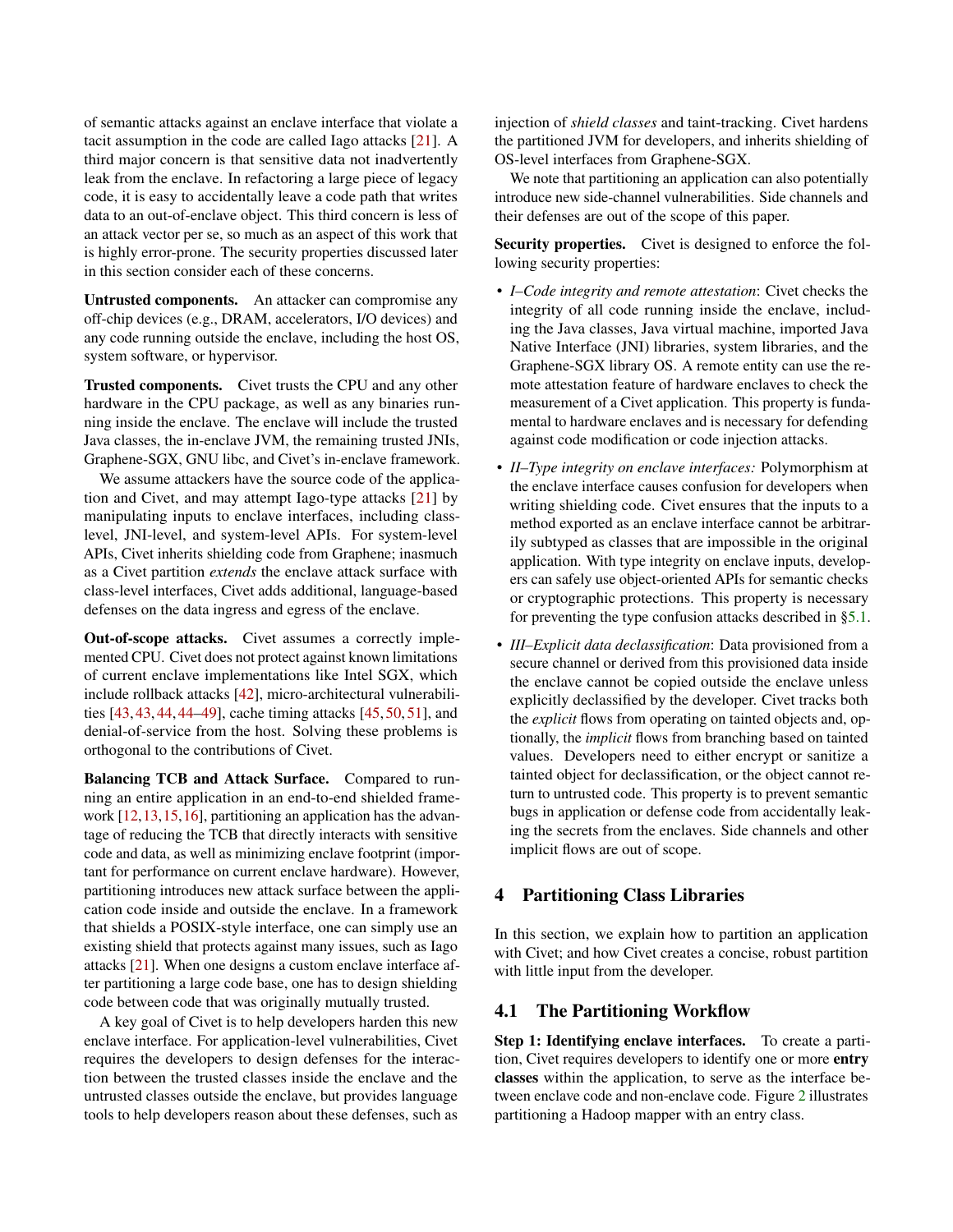

<span id="page-4-0"></span>Figure 2: Partitioning model of Civet. The entry classes define a trusted domain inside an application, with all the trusted classes collect into a JAR file.

We note that many other partitioning systems involve specifying sensitive *data* rather than defining a *code* interface; we selected the code option in part because one use case for SGX is protecting sensitive algorithms, and in part because we believe that this approach better matches programmers' intuition. We leave a more careful study of this design choice for future work.

A set of entry classes define a trusted domain, in which all of the classes that implement the enclave functionality are mutually trusted. Every call from an untrusted class to an entry class transitions execution into the enclave.

At build time, Civet packs all of the *trusted* classes into a single JAR file, named as *enclave.jar*, which contains all of the Java code that can be loaded into the enclave. The input to this tool is a configuration written in XML (illustrated in Figure [3\)](#page-4-1), with each entry class listed as an  $\langle EntryClass \rangle$ rule. The resulting JAR file can be audited and signed by developers. For a class loaded by reflection, Civet relies on the developer explicitly white-list the class, by adding an <Include> rule to the configuration. Users can add <Include> rules gradually when encountering resolution errors during testing, or search for dynamically-loaded classes in the enclave code. The use of reflection is extremely common in commercial Java applications [\[52\]](#page-16-18). Parallel to this work, many papers [\[52](#page-16-18)[–54\]](#page-16-19) have shown that the usage of reflection calls can be estimated by static analysis. For identifying trusted classes ([§4.2\)](#page-5-0), Civet also requires the user to specify the main class of the whole, untrusted program, using an <MainClass> rule.

Step 2: Specifying enclave protections. After defining the entry classes, the developers can specify extra shield classes that leverage object orientation to wrap the entry classes. Shield classes are primarily used for tasks such as sanitizing or decrypting inputs, or encrypting outputs. Developers can write a shield class without changing the source code of the original application. Figure [3](#page-4-1) shows an example of a shield class for the Hadoop mapper partitioned in Figure [2.](#page-4-0) RegexMapperShield is a wrapper to RegexMapper for decrypting the inputs and encrypting the outputs. A shield class is defined in the configuration using  $a \leq ShieldClass$  rule,



<span id="page-4-1"></span>Figure 3: The configuration (in XML) and shielding class for partitioning a hadoop mapper (RegexMapper).



<span id="page-4-2"></span>Figure 4: Components of the Civet framework. Civet maps entry classes to a trusted domain inside enclaves. The untrusted code accesses the trusted objects through RPCs by invoking proxy classes. Each enclave also contains a partitioned JVM ([§8.2\)](#page-10-1) and a library OS (LibOS).

and as a benefit, the definition is transparent to the entry class as well as the call sites in the non-enclave code.

Civet also synthesizes extra protections, including typechecking inputs and dynamic taint-tracking. Civet defines a sensitive object to be an object instantiated inside the trusted code or provisioned from a secure channel. A  $\langle$ Declassify $>$  rule can specify a method to declassify the outputs to the untrusted domain. If an output is not declassified, Civet uses dynamic taint-tracking ([§6.2\)](#page-8-1) to block any object from leaving the enclave if the object contains information derived from a sensitive object.

Step 3: Connecting trusted and untrusted domains. For each entry class, Civet synthesizes a **proxy class** that marshals inputs to the enclave and invokes an RPC to code running in the enclave. Figure [4](#page-4-2) shows the components of the Civet framework, including a proxy class. An untrusted application, such as the Hadoop framework, can create an enclave by instantiating the proxy classes. A proxy class includes JNI to invoke the hardware level operations to enter an enclave. The code of the entry class runs inside the enclave.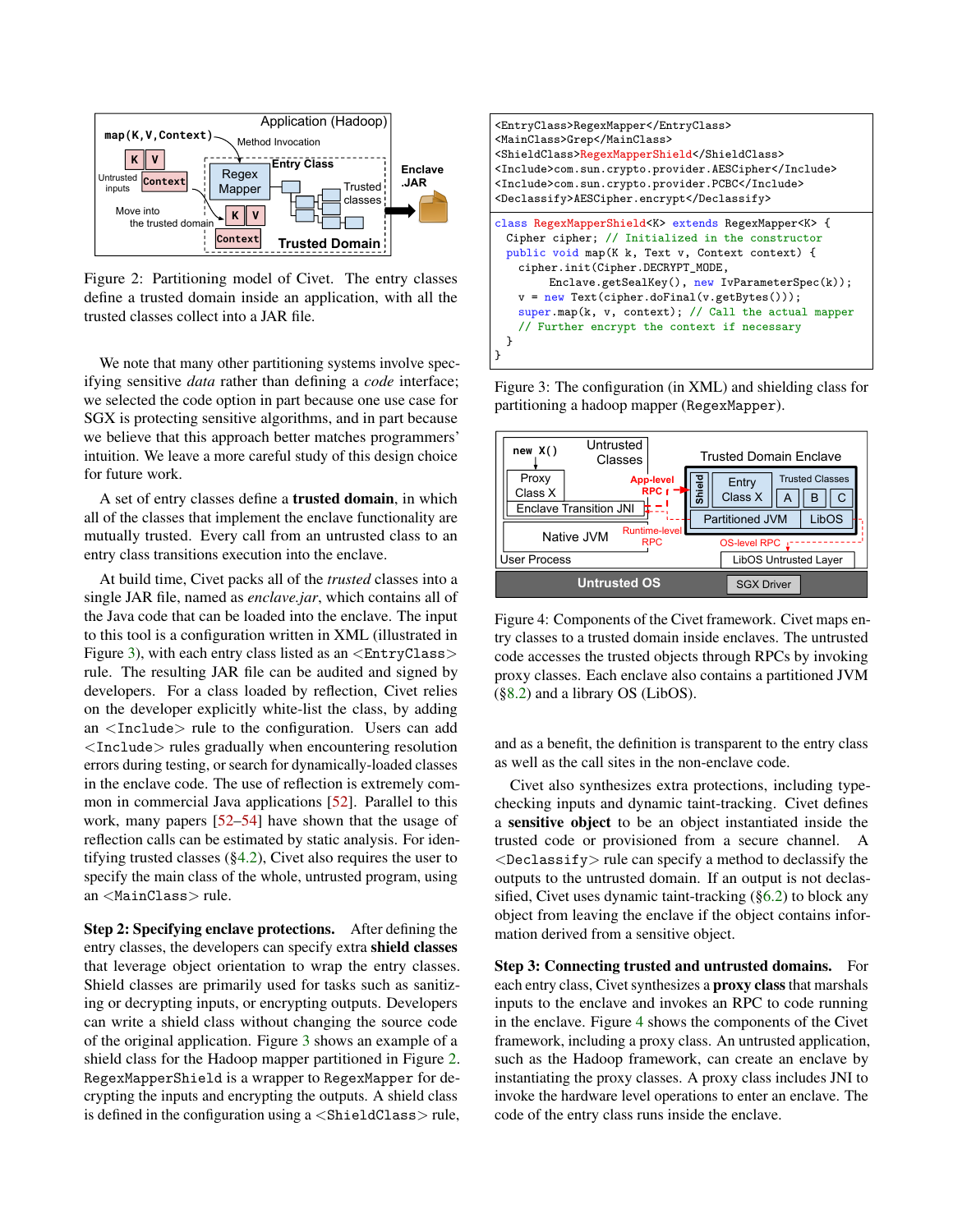The underlying JVM or library OS may exit the enclave only to 1) return from an application-level call into an entry class, and 2) to implement runtime-level or OS-level functionality. Developers need only concern themselves with the first case. For the second case, the JVM and the library OS include their own shielding code.

Specifically, Civet disallows enclave Java code to call out to non-enclave Java code, which we call a nested exit, for two reasons: (1) Designing shielding strategies for nested exits can be challenging; (2) A nested exit exports intermediate states outside the enclave and increases the risk of data leakage, corruption, and side channels. The downside is that the enclave may include more supporting trusted classes and/or export more entry classes for the untrusted code to access results inside the enclave. All of our application examples ([§9\)](#page-11-0) were easily partitioned without nested exits.

## <span id="page-5-0"></span>4.2 Identifying Trusted Code

A key service Civet provides for developers is creating a single JAR file with all of the code that should be reachable from the entry classes or that is white-listed with an include directive, but no other code.

In the presence of polymorphism, this analysis is best done with an automated static analysis. For example, Hadoop uses an interface called Writable to represent 52 different types of data. Polymorphism multiplies the complexity of the security analysis, and obscures the implications of bringing a class into an enclave. In a source-code-level audit, developers cannot easily predict the target of every method call or field access. Our analysis helps by generating an unambiguous collection of classes and methods as the transitive closure of control and data flows from entry classes.

Civet determines the classes and methods to be included in the trusted domain via static bytecode analysis:

- Call graph analysis [\[55,](#page-17-0)[56\]](#page-17-1): For each method, identifying the classes and methods referenced.
- Points-to analysis [\[57–](#page-17-2)[59\]](#page-17-3): For each field or local variable, identifying the heap objects that are assigned, to determine all the possible subtypes allocated for the field or local variable if it is polymorphic.

We implement the static analysis described in Algorithm [1](#page-5-1) using SOOT [\[60\]](#page-17-4), the de facto bytecode analysis framework for Java. We use the flow-insensitive, context-insensitive, whole program analysis implemented in Spark [\[61\]](#page-17-5), the points-to analysis framework of Soot, with on-the-fly call graph analysis (see the configuration in [§9.4\)](#page-13-0). The points-to analysis is based on the main class specified by the user. We use the points-to analysis to identify the possible argument types to an entry method, or the possible targets of a polymorphic method. For classes that are not included in the whole program analysis of Spark, such as classes explicitly loaded by the JVM during initialization, we conservatively estimate the points-to targets by considering *all* subclasses.

Algorithm 1: Static analysis for identifying trusted code

| /* Extending the entry classes with input types */                                              |  |  |  |  |  |  |  |
|-------------------------------------------------------------------------------------------------|--|--|--|--|--|--|--|
| <b>Data:</b> A set of entry classes $E$ and included classes $I$                                |  |  |  |  |  |  |  |
| while $E$ is different from the last iteration $\bf{do}$<br>1                                   |  |  |  |  |  |  |  |
| for $c \in E$ do                                                                                |  |  |  |  |  |  |  |
| for $m \in$ public methods of c do<br>3                                                         |  |  |  |  |  |  |  |
| for $o \in$ non-primitive arguments of m do<br>4                                                |  |  |  |  |  |  |  |
| $E \leftarrow E \cup \text{classes}(\text{points-to}(o))$<br>5                                  |  |  |  |  |  |  |  |
|                                                                                                 |  |  |  |  |  |  |  |
| /* Collecting required classes for the enclave */                                               |  |  |  |  |  |  |  |
| 6 Classes $\leftarrow E \cup I$ ; $CG \leftarrow \emptyset$ ;                                   |  |  |  |  |  |  |  |
| while Classes is different from the last iteration do<br>7                                      |  |  |  |  |  |  |  |
| for $c \in Classes$ do<br>8                                                                     |  |  |  |  |  |  |  |
| for $m \in$ methods of c do<br>9                                                                |  |  |  |  |  |  |  |
| for $o.f \in$ field accesses in <i>m</i> do<br>10                                               |  |  |  |  |  |  |  |
| <b>if</b> <i>o</i> is a class <b>then</b> $OC \leftarrow \{o\}$<br>11                           |  |  |  |  |  |  |  |
| <b>else</b> <i>OC</i> ← classes(points-to( <i>o</i> ))<br>12                                    |  |  |  |  |  |  |  |
| $FC \leftarrow$ classes(points-to(f))<br>13                                                     |  |  |  |  |  |  |  |
| $Classes \leftarrow Classes \cup OC \cup FC$<br>14                                              |  |  |  |  |  |  |  |
| for $o.m' \in$ method calls in m do<br>15                                                       |  |  |  |  |  |  |  |
| <b>if</b> <i>o</i> is a class <b>then</b> $OC \leftarrow \{o\}$<br>16                           |  |  |  |  |  |  |  |
| <b>else</b> <i>OC</i> ← classes(points-to( <i>o</i> ))<br>17                                    |  |  |  |  |  |  |  |
| $Classes \leftarrow Classes \cup OC$<br>18                                                      |  |  |  |  |  |  |  |
| $CG \leftarrow CG \cup \{(c,m,c',m') c' \in OC\}$<br>19                                         |  |  |  |  |  |  |  |
|                                                                                                 |  |  |  |  |  |  |  |
| /* Shredding unreachable methods */                                                             |  |  |  |  |  |  |  |
| <i>Methods</i> $\leftarrow \{(c,m)   c \in E \cup I, m \in \text{public methods of } c\}$<br>20 |  |  |  |  |  |  |  |
| while Methods is different from the last iteration do<br>21                                     |  |  |  |  |  |  |  |
| for $(c,m) \in Methods$ do<br>22                                                                |  |  |  |  |  |  |  |
| for $(c, m, c', m') \in CG$ do<br>23                                                            |  |  |  |  |  |  |  |
| $Methods \leftarrow Methods \cup (c', m')$<br>24                                                |  |  |  |  |  |  |  |
|                                                                                                 |  |  |  |  |  |  |  |
| 25 return (Classes, Methods)                                                                    |  |  |  |  |  |  |  |

<span id="page-5-1"></span>Shredding unreachable methods. We incorporate a new technique called Shredding to eliminate code that is unreachable at compile time. Shredding is different from partitioning or program slicing because it does not change the control flow of the enclave, and is more similar to dead code analysis [\[62\]](#page-17-6).

We shred both classes and methods within the class to reduce the footprint of enclave code. By shredding methods, we can subsequently remove classes and methods which are only used inside the unreachable methods. As described in Algorithm [1,](#page-5-1) the analysis starts with entry classes and classes listed by the <Included> rules, and then recursively includes methods that are reachable inside the enclave. With pointsto analysis, we can conservatively identify methods that are possible callees of a polymorphic invocation to a generic class or an interface.

Static fields. The one exception to strict enclave isolation is that enclave code in Civet may access static fields and methods outside of an enclave. If a trusted class access a static field or calls a static method inside the enclave, Civet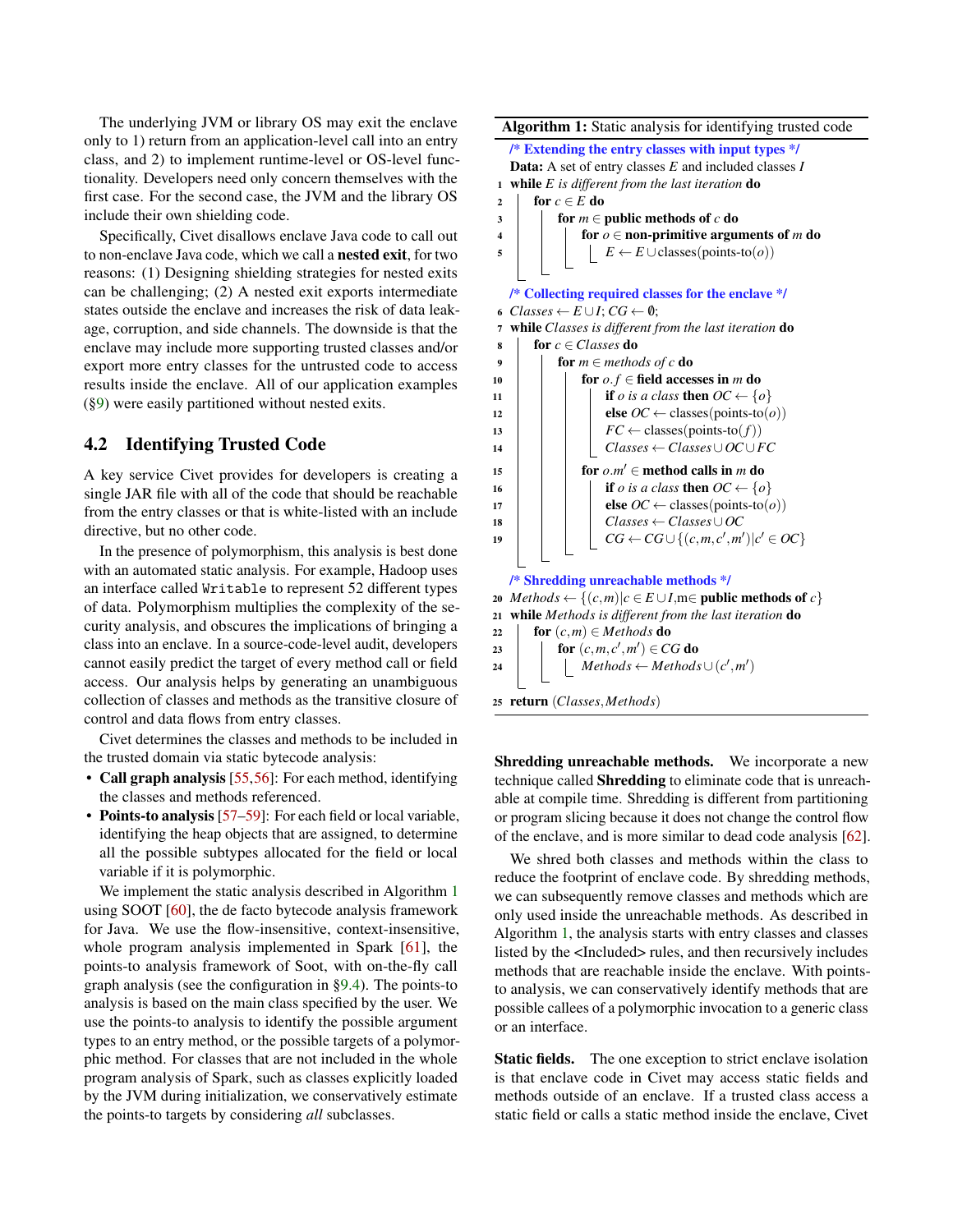includes the target class inside the enclave. If a static field is directly updated by another trusted class, Civet allows this update to propagate out of the enclave, assuming it does not violate any taint-tracking rules.

## 4.3 Security Discussion

Civet measures the integrity of the code included in enclaves (*Property I–Code Integrity and Remote Attestation*). For each partition/trusted domain, Civet generates a trusted JAR containing signed classes and binaries. Each entry (a file or a directory) in the JAR is securely hashed, with the list of entries and hashes signed by the developer's private key. This prevents subsequent modifications of the JAR by anyone else. The signature of each class is checked by the in-enclave Java runtime, whereas the signature of each binary is checked by the Graphene-SGX library OS. The trusted Java runtime will only load classes and binaries from the trusted JAR.

## <span id="page-6-0"></span>5 Shielding Polymorphic Interfaces

This section explains how exposing a polymorphic, objectoriented interface can lead to a type-confusion attack, and an efficient type-checking scheme for reducing the risk.

## <span id="page-6-1"></span>5.1 Type Confusion Attack

Partitioning an application exposes a new attack surface at the interface between the trusted and untrusted code. In the case of OS-level interfaces, such as system calls, this led to an initially surprising and, subsequently, widely explored topic of Iago attacks [\[13,](#page-15-17) [14,](#page-15-23) [21,](#page-15-12) [26\]](#page-15-19). In a partitioned Java application, where objects are passed into the enclave as inputs, the complex behavior of polymorphic object-orientation is ripe for Iago-style attacks. Specifically, attackers may pass a polymorphic object as part of the input to the enclave code. This can take the form of creating an object that violates class invariants, or generating control flow that is not possible in the original application.

Attack example: Tomcat. Figure [5](#page-6-2) shows an example of how a partitioning choice in an application can leave the enclave open to attack, in this case in a partitioned Tomcat servlet [\[63\]](#page-17-7). This example is hypothetical, and selected for clarity, as real-world examples may be more complex and obscure. A Tomcat servlet typically receives a Request object that stores the parameters of an HTTP request. For convenience, Tomcat stores the POST message body in a CoyoteInputStream object, i.e., a buffered stream, for the servlet to read. A developer might decide to use a generic class at the enclave interface, say changing the requirement from a CoyoteInputStream to a generic inputStream class. The code behavior is equivalent, and the interface is arguably more flexible. However, an attacker can replace the CoyoteInputStream with a subclass of InputStream,



<span id="page-6-2"></span>Figure 5: An example in which a servlet (HttpResponder) is partitioned into an enclave. An attacker can exploit the polymorphic input of HttpResonder to force the class to read from a shielded in-enclave file descriptor.

as long as this subclass is in the trusted domain. For example, this request may be directed to a FileInputStream object that is connected to a file that include sensitive data, and could be exfiltrated by serving the request.

In general, this type of vulnerabilities is caused by partitioning the code such that a precondition or invariant is established by code that ends up outside of the enclave. For instance, in a monolithic application, one might have the invariant that one only adds a stream to the Request class with one of a few specific subtypes by auditing the instances of new, rather than putting redundant assertions at every single method boundary. When selecting a partition interface, it is easy to place these invariant checks in the untrusted code. To the extent that we can statically extract these invariants, Civet can automatically harden the enclave interface.

# 5.2 Deep Type Checks on Enclave Inputs

In order to harden the enclave interface, Civet automatically generates deep type checks on input objects. Civet uses marshalling, or serialization, to pass input objects into enclaves, and the enclave runs memory bounds checks on these input buffers. In order to prevent possible type-confusion attacks, Civet also implements a deep type check at the enclave boundary. In the case of a complex object with other objects nested underneath it, the enclave checks not just the type of the "root" object, but also the type of every field or array element in the object. A simple cast check (i.e., checking whether an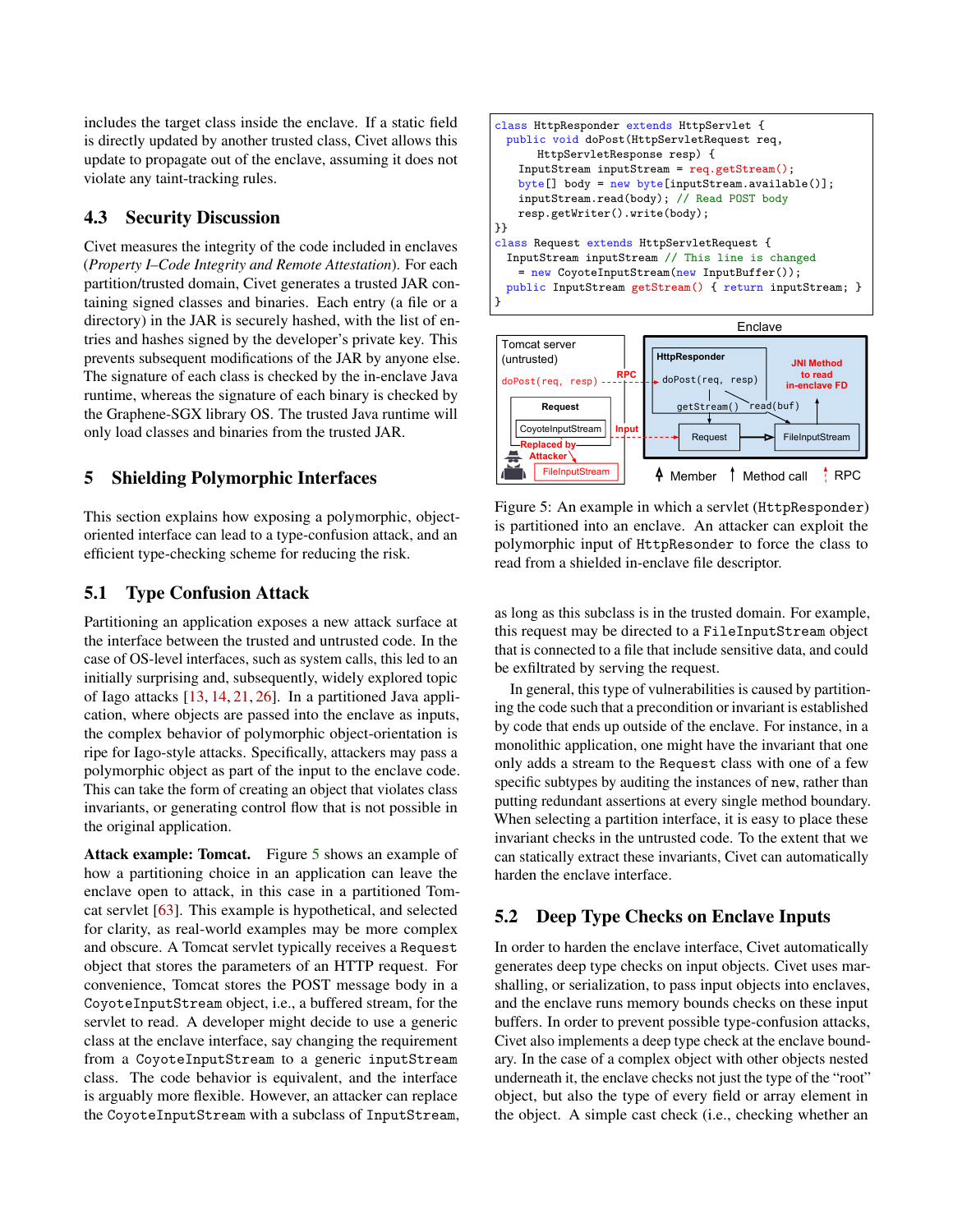object is castable to a type) or a type comparison (e.g., "if (o.getClass() != String.class) ...") is insufficient for preventing this type of attacks.

We assume that, if the user is partitioning an application, the untrusted code is initially benign but may be compromised. Thus, to generate type checks at the enclave boundary, Civet currently uses the source code or byte code of the untrusted portion to infer the set of subtypes that could be passed to a given enclave API function could in the original, unpartitioned code. We call this set of types (and field subtypes) for a given object a profile. We use this information to generate the type checking code; it would be possible for an expert developer to manually create this information if they did not wish to mine it from application code.

One challenge is that this naïve representation of a profile can grow exponentially large when an object contains a deep hierarchy and many fields at each level. Worse, if a class contains references to itself, or forms cyclic references among multiple classes, the profile can grow indefinitely large. Self and cyclic class references are common in practice.

Path-based type-checks. Instead of defining which types can be part of an input, Civet defines which parts of an input (permission *object*) that a type (permission *subject*) can be instantiated and assigned to. For each type that can be instantiated during input deserialization, Civet lists all the fields and array elements that can be instantiated as the type. These fields are represented as *paths*, as traversed from the root object. The strategy is similar to a mandatory access control (MAC) system, such as AppArmor [\[64\]](#page-17-8) which has a default deny policy, and the administrator can give a program explicit access to files with certain path patterns. This strategy makes it easy to make permission decisions sooner if the prefix of the path does not match the policy.

We explain the type checks with the example in Figure [5.](#page-6-2) Assume the static analysis determines that the original application only assigns the CoyoteInputStream class to the inputStream field of the input, of class Response. Civet will generate the rules for instantiating this input:

```
• For CoyoteInputStream:
     – ((Response)req).inputStream
• For Response:
     – req (root object)
```
Based on these rules, any instantiation of a class that does not match its rule will be rejected by Civet. For example, if a FileInputStream object is assigned to inputStream of req, the instantiation will be rejected because the class is not permitted with the given path.

This scheme is efficient for objects with a complex structure. For example, in Hadoop, a TupleWritable object contains an array of other Writable objects, including another TupleWritable object. If we want to reject nested tuples but allow tuples of LongWritable and Text, the following rules will enforce such a policy:

| • For LongWrtiable and Text:               |
|--------------------------------------------|
| $-$ value (root object)                    |
| - ((TupleWritable)value).values[*]         |
| (array elements if root object is a tuple) |
| • For TupleWritable:                       |
| - value (root object)                      |

Array sizes and indices are indistinguishable in this scheme, hence the wildcard  $([*])$  in the second rule for LongWrtiable and Text. Extending or re-ordering the elements of an array does not increase the number of rules.

Complexity. We show that the path-based representation simplifies type-checking. Assume that a class contains *N* fields, and each field can be assigned to one of *M* subtypes. The number of rules at the first level is O(*MN*), which is significantly fewer than  $O(M^N)$  in the simpler representation. If we consider an object of *D* levels, the complexity of our scheme is  $O(MN^D)$ , also much simpler than  $O(M^{ND})$ .

Implementation. At build time, we assign a unique identifier to each field of a class that is both: (1) a trusted class, and (2) instantiated and assigned as part of an input to a method. Our prototype uses a 32-bit identifier on the assumption that a partitioned application will not have more than  $2^{32}$  fields among all trusted classes, and could increase this limit if needed. To compare the conditions, we generate a hash of all the fields that have been visited from the root object. Note that the hash must be collision-resistant, otherwise the attacker may submit a malicious structure that collides with a permitted hash. Ideally, we need to use a strong hash function, such as SHA256; however, we observe that most objects in our use cases never go deeper than 8 levels. Therefore, we just push the field identifiers into a 32-byte buffer, and only hash the buffer when the depth is larger than 8.

Compatibility. False negatives in the static analysis may cause compatibility issues if a benign input is rejected by typechecking. Our static analysis only excludes inputs that were impossible in the original application. Among our application examples ([§9\)](#page-11-0), no benign input from the original partitioned code was rejected.

## 5.3 Security Discussion

The deep type checking described in this section ensures *Property II—Type integrity* for enclave interfaces. Specifically, Civet uses static analysis to generate a set of polymorphic types that could happen in the original program, and checks that only objects (or object hierarchies) within that set are accepted as enclave inputs.

A limitation of the type checks is that we need to conservatively approve input types based on the points-to analysis, as well as overestimate classes loaded via reflection or loaded internally by the JVM. This limitation leads to false positives, in which Civet may permit an unexpected input type to an entry method, which may be exploited for type confusion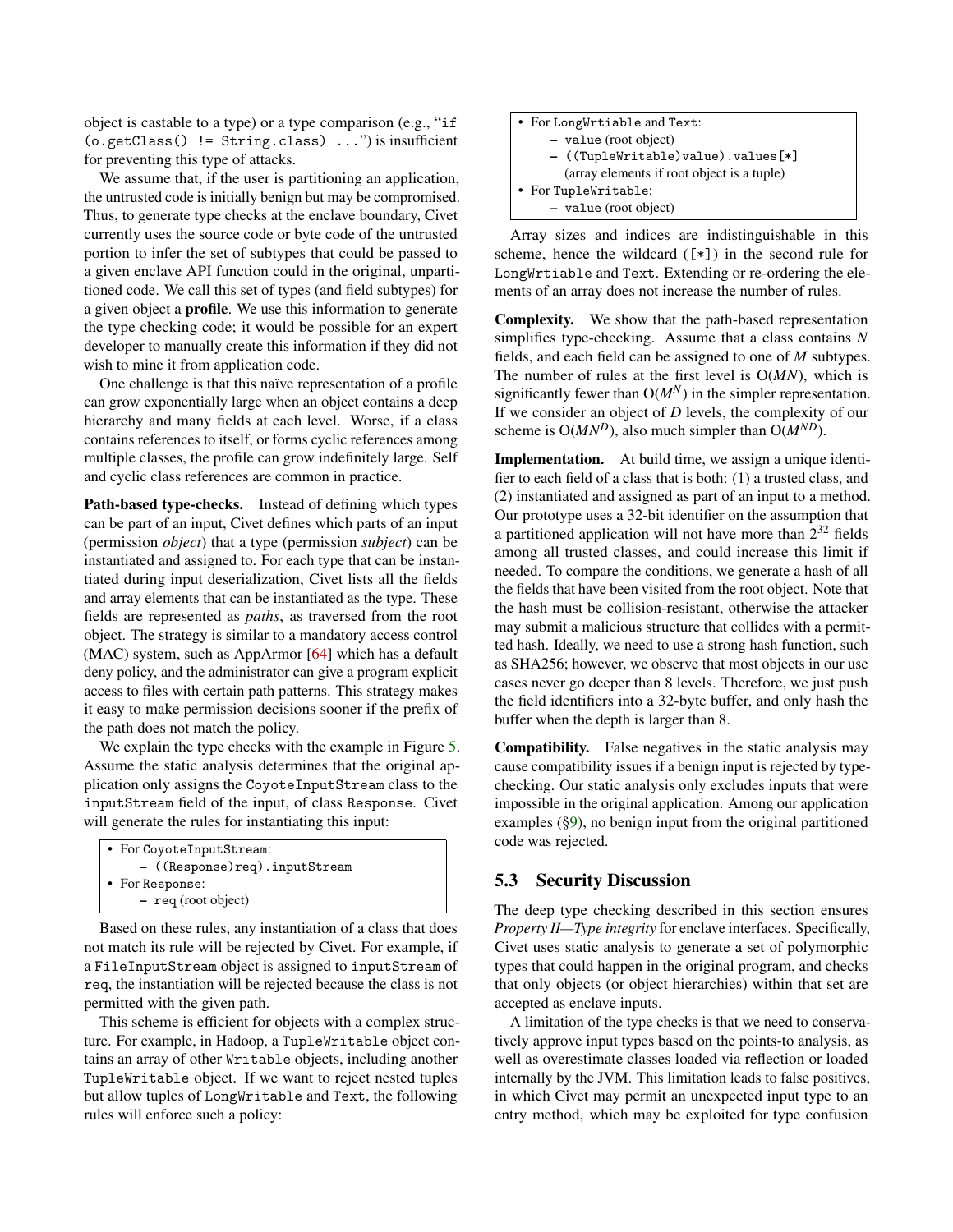<span id="page-8-0"></span>attacks. We did not observe this issue in our case studies.

### 6 Declassifying Enclave Outputs

In this section we discuss the security challenges of explicitly declassifying all outputs that can be potentially tainted by sensitive data (*Property III—Explicit data declassification*).

### 6.1 Data Leakage

Preventing data leakage is a critical challenge for partitioning. When data is decrypted and processed inside an enclave, it is important that the data does not inadvertently make its way back to the untrusted classes, except via explicit declassification. For instance, a privacy-preserving function inside the enclave may report safe results with differential privacy [\[65\]](#page-17-9). Developers of partitioned enclave applications have an additional burden of auditing the code for any paths that might leak sensitive data outside of the enclave.

Polymorphism makes it difficult to simply inspect the code statically or an object dynamically, and know whether it was derived from sensitive bits. Developers do not necessarily know whether invoking a method on an ObjectType calls the method of its Class or the Subclass, which in turn may or may not update a field in the object. A further challenge for determining the data flow is the detection of the *implicit* data flow under the effect of the control flow. Since polymorphism and reflection also complicate the control flow, it becomes even harder to predict the data flow of a Java application without a dynamic taint-tracker [\[24,](#page-15-16) [66](#page-17-10)[–73\]](#page-17-11). Therefore, we argue that it is important to track both explicit and implicit data flow within the enclaves that operate on sensitive data.

### <span id="page-8-1"></span>6.2 Dynamic Taint-Tracking

To ensure data confidentiality, Civet tracks data flows using Phosphor [\[74\]](#page-17-12), a dynamic taint-tracking framework. In Civet, all the entry class objects and methods of shield classes are marked as taint *sources*. Thus, all the objects which are derived from instantiation of the entry classes or from shielding, such as decrypted data or data provisioned from a secure channel, will be tainted. Phosphor propagates the taints through explicit data flow, and optionally through implicit data flow based on control flow. We added Phosphor as a phase of the partition tool to instrument the classes in enclave. jar ([§4.1\)](#page-3-1) after shredding. We run the Phosphor instrumenter with the multiTaint option, and the controlTrack option if the users choose to track the implicit flow.

Dynamic taint-tracking prevents developers from introducing vulnerabilities via buggy code that inadvertently leaks sensitive data through data flows. The *sink* of the taint-tracking is the function for marshaling returned objects, in order to block any tainted object from being flowed out of the enclave, At the boundary of the enclave, any tainted object unless the object is explicitly declassified. We modify Phosphor such that developers can specify a Declassify rule that can remove taints on objects that are confirmed to contain no sensitive data. In practice, we expect the developers to declassify an object after sanitizing the object or encrypting the data.

We note that tracking implicit data flow is considerably more expensive than tracking explicit flow; thus, we give the user an option to disable this in a deployment run. Because this is a tool primarily for understanding code behavior, there are scenarios where this trade-off is sensible; there are also scenarios where users will prefer more exhaustive checks.

## 6.3 Security Discussion

Dynamic taint-tracking complements the language safety of Java by requiring any sensitive data that leaves the enclave to be explicitly checked (*Property III–Explicit data declassification*). The JVM ensures that sensitive code and data inside the enclave remain in a hardware-protected memory region. Taint tracking can catch cases where an output derives from sensitive information, but the results were not encrypted or checked against a different policy. We assume the developer writes a declassifier that enforces appropriate application-level policies.

### 7 Garbage Collection Optimization

Garbage collection (GC) is an essential feature of Java and many managed languages. GC unburdens the programmer from writing error-prone memory management code. GC design and implementation of has a first-order impact on application performance, yet off-the-shelf GC does not perform well in enclaves. Civet contributes an optimized GC design for the constraints of enclaves.

## 7.1 GC Design Challenges

The Civet JVM prototype is based on the OpenJDK 8 HotSpot JVM, which uses a generational GC [\[75\]](#page-17-13). The HotSpot JVM contains multiple GC implementations, each with different advantages and resource requirements. In initial attempts to run Java in an enclave, we found that *no* garbage collection strategy performed well within the constraints of SGX enclaves. Thus, we started with a relatively straightforward GC that we could understand and tune to work within an enclave. Specifically, we studied and tuned the Serial GC from HotSpot—a "textbook" generational GC.

In Serial GC, the JVM typically divides the heap into two generations: the *young* (*defNew*) and *old* (*tenured*) generations. The GC strategy is different for each generation, illustrated in Figure [6.](#page-9-1) The young GC happens frequently to recover memory from short-lived objects. Objects that have survived several GC rounds in the young generation are promoted to the old generation. Specifically, the young gener-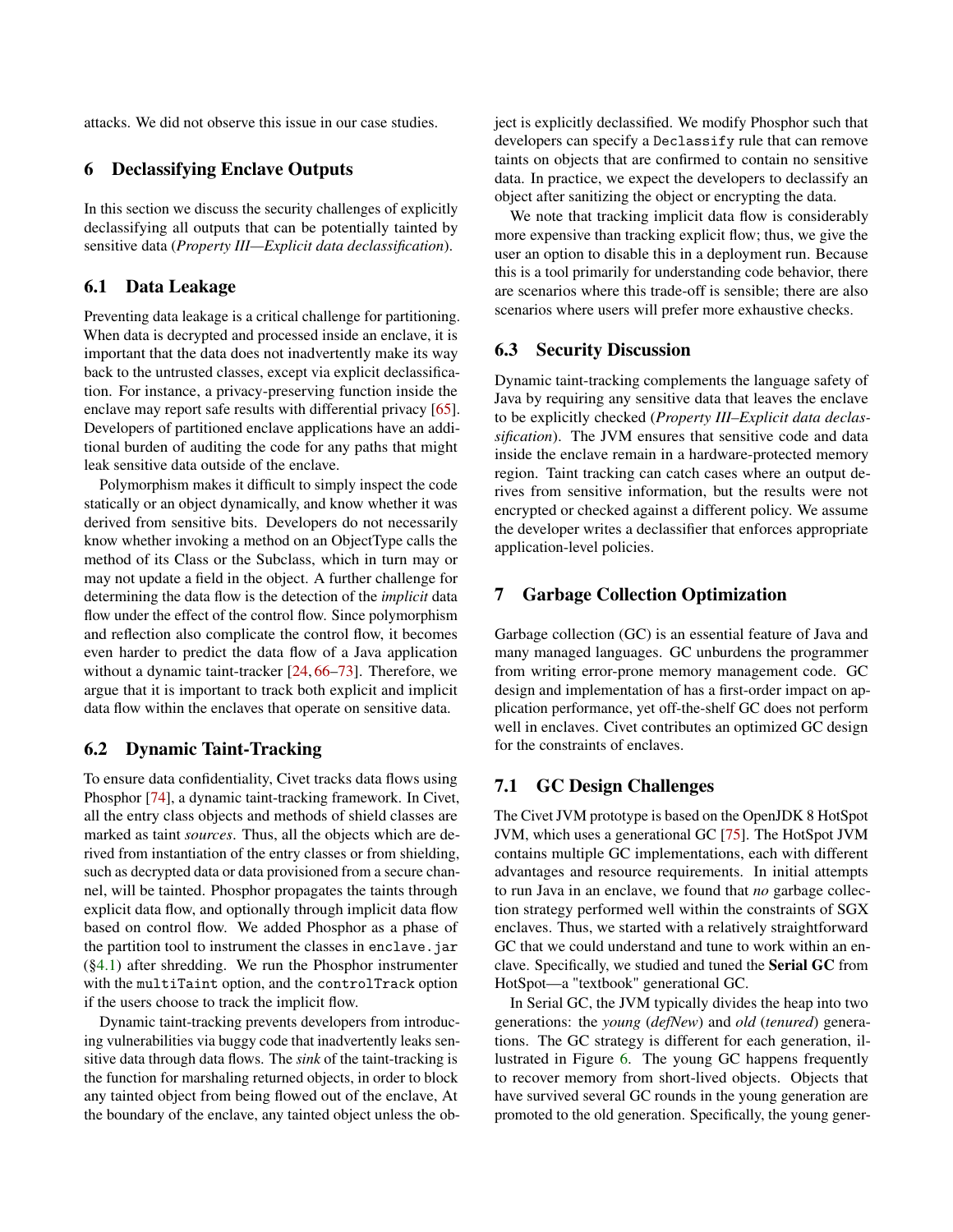

<span id="page-9-1"></span>Figure 6: Two garbage collection approaches used in Serial GC. A *Copying* approach evacuates living objects to a reserved space, whereas a *Mark-Sweep-Compact (MSC)* approach separates the phases of discovering live objects from heap compaction.



<span id="page-9-2"></span>Figure 7: Single-threaded, serial GC slowdown caused by SGX, within the young generation (copying GC) and the old generation (MSC), in respect to different generation sizes. For each GC iteration, 80% of the objects are garbage-collected, while the remaining are compacted or promoted.

ation uses a copying GC that traverses the heap and copies live objects into a reserved space (called the *To* space) on the fly. The underlying assumption is that the live objects will be few, and it is simpler to just copy them than managed fragmented free space. In contrast, the old generation uses a Mark-Sweep-Compact (MSC) strategy, which consists of multiple passes through the heap, and is optimized to minimize movement of objects that are likely to survive.

We observe several problems for both the young and old GCs in enclaves. We illustrate the issues using a simple microbenchmark that targets a 20% object survival rate for both generations, by repeatedly allocating and freeing a forest of 5KB binary trees (each with 31 nodes), occupying 1MB of the heap. Figure [7](#page-9-2) shows the average slowdown on each GC iteration in the young and old generations, as a function of different generation sizes. We observe that the Copying GC in the young generation has more slowdown in enclaves until the generation size reaches ∼80MB, due to more LLC misses during data movement. Note that LLC misses in enclaves are expensive, as they involve decrypting and integrity check



<span id="page-9-3"></span>Figure 8: Civet proposes a GC strategy, with a middle generation as a middle ground before promoting object to old generation. The middle GC follows a partial promotion strategy, with an adjustable threshold.

for the data [\[13,](#page-15-17) [76\]](#page-17-14). When the generation size is close to or larger than the EPC size, the slowdown on MSC becomes significantly higher then the Copying GC due to an order-ofmagnitude higher number of page faults, which are even more expensive than LLC misses.

We observe three performance regimes for GC, which reflect the underlying hardware limitations:

- If the generation fits inside the LLC (8MB on Intel E3-1280) v5), copying GC is even more efficient than MSC.
- If the generation fits in the enclave page cache (EPC—the protected physical memory that is used inside enclaves), the cost of GC is proportional to the size of the generation.
- When the generation size approaches the EPC size, MSC becomes much worse than copying GC because of EPC swapping. Currently, the EPC is limited to 93.5 MB of usable memory; after this is exhausted, the OS must swap the encrypted contents of the EPC to other DRAM or disk. Some of the EPC must be used for the code and stack, so there is an upward trend closer to 80 MB.

Prior work [\[13,](#page-15-17) [25\]](#page-15-18) reports up to a  $1000 \times$  slowdown for random reads and writes in an enclave larger than the EPC. This size limitation has not been enlarged on any later generations of Intel CPUs. Because MSC-based GC traverses the heap more times than the copying GC, it will incur more swapping when the GC'ed space exceeds the EPC.

## <span id="page-9-0"></span>7.2 GC Optimization for Enclaves

The experiment above indicates three distinct performance regimes for enclaves. Thus, we adopt a three-generation design, where each generation has a target working set size: (1) smaller than the LLC size (8MB), (2) between the LLC size and the EPC size (93.5MB), and (3) larger than the EPC size. The goal of this three-generation design is to minimize cache misses in the young GC and the page faults in the old GC. For the rest of the paper, we refer to these as the *new*, *middle*, and *old* generations.

Figure [8](#page-9-3) illustrates our three-generation GC design. The middle generation adopts the same MSC strategy as the old generation. Objects that survive the young generation get a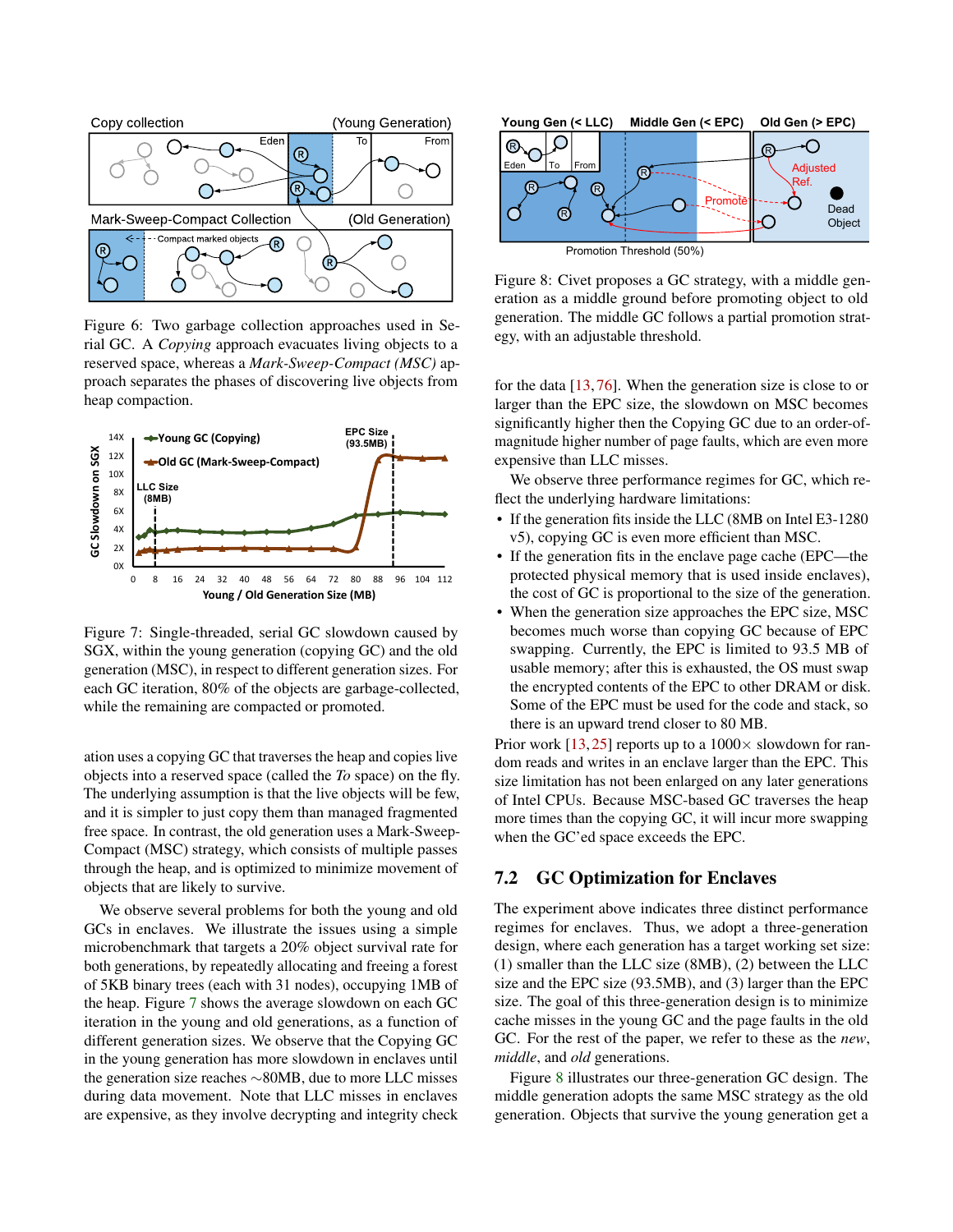

<span id="page-10-2"></span>Figure 9: Average GC latency (including all generations) on SGX, in regards to the total live object sizes. The comparison is between two-generation and three-generation serial GCs. The heap size is 256 MB, with the young and middle generations at 2 MB and 48 MB, respectively.

second chance of being reclaimed in the middle generation, before being promoted to the old generation. Similar to the young GC, the middle GC also walks the references from the known roots, but does not traverse the unclaimed dead objects in the old generation. This keeps the middle GC from accessing objects outside of the EPC boundary and reduces the number of page faults incurred by the GC.

To keep short-lived objects in the middle generation longer, we set a promotion threshold to decide which objects should be promoted to the old generation. The middle GC only promotes objects when the size of the remaining live objects surpasses a promotion threshold (e.g., 50% of the generation). The promotion threshold is adjustable by users.

We further reduce memory accesses outside the enclave by leveraging the *remember set* abstraction in the HotSpot VM. We also noticed that after MSC, the *adjust reference* phase scans the entire heap to identify and adjust references to a compacted or promoted object, causing significant cache misses and EPC swapping The *remember set* use a coarsegrain bit map to track the region which contains recently promoted objects to scan for references to younger generations. Our JVM updates the remember set during the marking phase of GC, so that the middle GC only has to scan memory regions that are known to contain references.

<span id="page-10-0"></span>We implement our GC strategy on HotSpot JVM and measure the impact of the middle generation on the average GC time. Figure [9](#page-10-2) shows the average GC time of two-generation and three-generation GCs. We use a randomized allocation workload and adjust the total size of live objects, which reflects the effective space used by the application. The total heap size is 256 MB and the young generation size is 2 MB. Based on our tuning, the best size of the middle generation is 48 MB and the remaining space is the old generation. The results show that with our GC, the average GC time (including middle and old GCs) is consistently 0.5–1.0 seconds faster than Serial GC (20–89% improvement), at all live object sizes.

## 8 Runtime Implementation

This section describes the implementation of the Civet runtime framework.

### 8.1 Civet Runtime Framework

Given the entry classes, our partitioning tool automatically generates the RPC interfaces for entering and leaving enclaves. The generated interfaces primarily serve two purposes: (1) intercepting invocations to entry classes and seamlessly converting them into RPCs, and (2) marshaling and verifying the input and output objects for the entry classes. To reduce the execution-time TCB and to improve RPC latency, Civet directly generates bytecode for the RPC interface and supporting code inside the enclave.

For marshaling objects in and out of enclaves, Civet uses the Fast-serialization library [\[77\]](#page-17-15), or  $f$ st (v2.50), instead of using the built-in serialization API. fst generates a more compact representation of each object; for instance, at runtime, fst allows Civet to register all the classes needed for marshaling both inside and outside the enclave, so that object types can be represented numerically instead of as strings. Furthermore, we use the off-heap serializer of fst, which reduces the instantiation cost of marshaling buffers and reduces GC during RPCs. The off-heap buffers are allocated per in-enclave worker thread, and are reused throughout the enclave execution.

## <span id="page-10-1"></span>8.2 Reducing Framework TCB

The Civet framework contains several trusted components, shown in Table [2.](#page-11-1) Civet includes a modified JVM, based on OpenJDK 8 HotSpot runtime, which has a smaller TCB and fits into the memory limitation of enclaves. This is a preliminary effort—there are additional opportunities to further shrink or partition the JVM:

- Garbage collector: Civet removes most of the garbage collectors, such as G1GC and parallel scavenge GC, and only keeps an optimized serial GC ([§7.2\)](#page-9-0).
- Compiler: the default option in Civet is ahead-of-time compilation (AOT). AOT is time-consuming (∼20 minutes to compiling 4,000 classes), but introduces no overhead to the execution. For users who cannot compile the bytecode ahead of time, Civet provides the options of including the C1 (platform-generic) and/or C2 (architecture-specific) compilers in the enclave; or using only the interpreter. The former increases the in-enclave TCB, whereas the latter introduces significant overheads  $(10-1000\times)$ .
- JVM-related classes: A large portion of the JVM functionalities are implemented in Java classes. We can simply use static analysis to include the classes needed by the TCB and shred the others. Table [2](#page-11-1) does not include these classes.
- JNI libraries: Finally, a large portion of the C++ code in the OpenJDK code base contributes to the JNI library, such as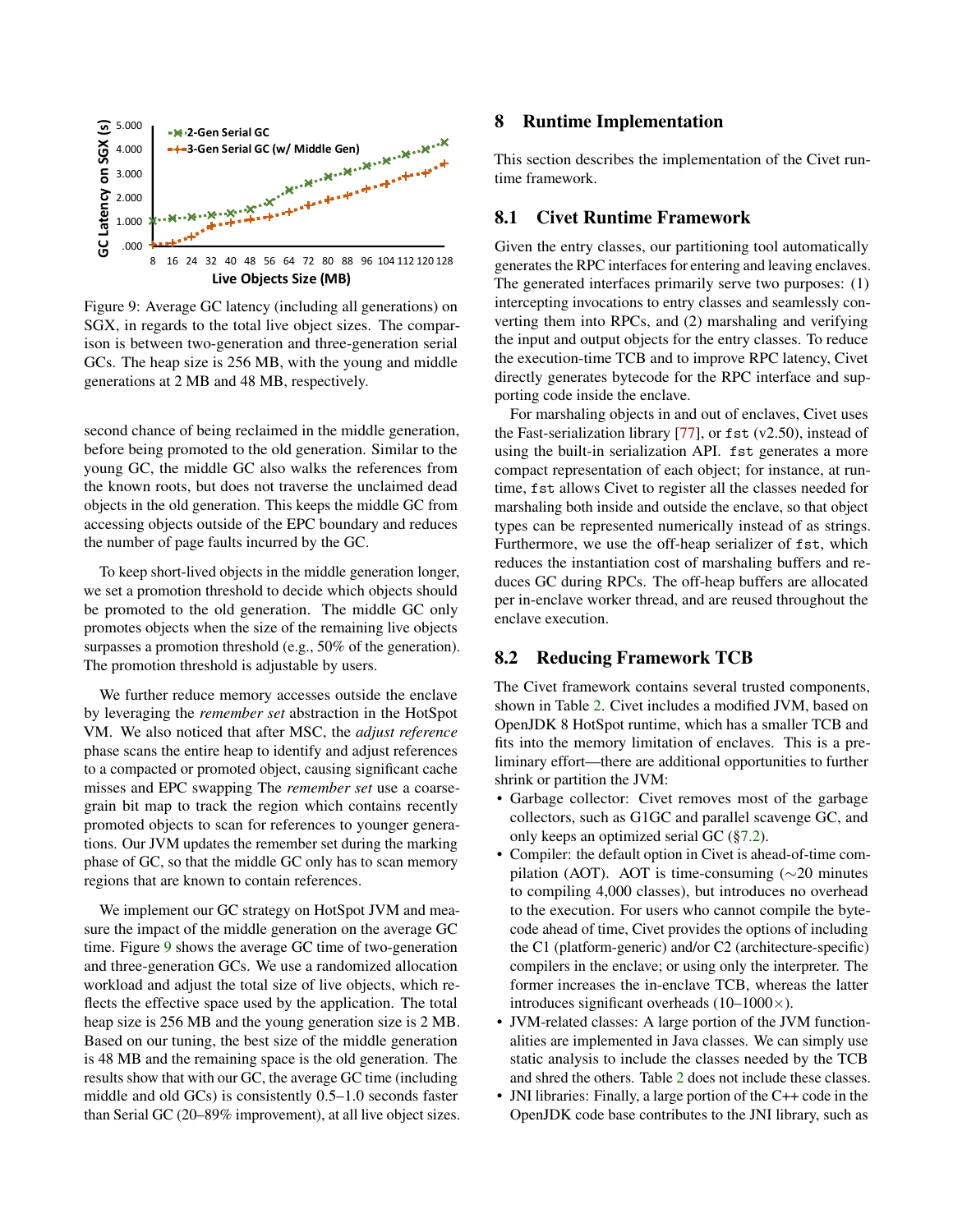| Civet components (language):          |         | <b>Total LoC</b>            |              |
|---------------------------------------|---------|-----------------------------|--------------|
| Partition tool (Java)                 |         | 3,611                       |              |
| Runtime framework (Java)              |         | 2,166                       |              |
| Runtime JNI $(C++)$                   |         | 1,093                       |              |
| Phosphor framework (Java)             |         | 31,611                      |              |
| <b>Modified runtime components:</b>   |         | <b>Original Partitioned</b> | $(\Delta\%)$ |
| $JVM$ $(libjvm)$                      | 593,159 | 303,826 (49%)               |              |
| JNI (libjava, libzip, )               | 423,303 | 68,684 (84%)                |              |
| Graphene-SGX                          | 55,974  | 49,689 (11%)                |              |
| <b>Unmodified runtime components:</b> |         | <b>Total LoC</b>            |              |
| $GNU$ libe 2.19                       |         | 1.008.773                   |              |

<span id="page-11-1"></span>Table 2: The complexity of the whole Civet framework and the run-time TCB measured in LoC (lines of code), including both modified and unmodified components.

libjava. We observe that a portion of the JNI library, especially the system-tier functionality, is perfect for partitioning outside the enclave. For example, FileInputStream contains native methods to read a file. These JNIs are originally shielded by Graphene-SGX, but can be moved outside the enclave to reduce the TCB.

In total, Civet removes 49% of the JVM code and 84% of the JNI code from the trusted computing base. To access OS functionality from the enclave, Civet uses Graphene-SGX and GNU libc, which could be further reduced in code size.

## <span id="page-11-0"></span>9 Case Studies and Evaluation

In this section, we evaluate the efficiency of Civet using three use cases, to show the sensitivity of the TCB and performance to the partition boundary chosen by the developers. We select three applications that accept user-provided code in a somewhat modular design. Each of these applications varies in the degree to which the interface for user-provided code matches what should run in the enclave, and thus, the degree of difficulty in partitioning. In the case of Tomcat  $(\S 9.2)$ , users provide code at a granularity very close to what should go in the enclave. In the cases of and Hadoop ([§9.3\)](#page-12-1) and GraphChi  $(\S9.3)$ , the users provide code, but issues such as batching inputs to the enclave require a more careful decision about partitioning boundaries.

We also evaluate the cost of static analysis and the breakdowns of performance overheads using microbenchmarks. Unless otherwise noted, we configure Phosphor's tainttracking to only track explicit flows; tracking implicit flows typically adds 10×, which dwarf other overheads from Civet.

All experiments are collected on a Supermicro SYS-5019S-M server. The CPU is a 8-core 3.70 GHz Intel Xeon E3-1280 CPU, with microcode patched for Spectre mitigation. Out of 32GB RAM on the machine, 93.5MB is dedicated to enclaves. The system runs Ubuntu 16.04.4 LTS server with Linux kernel 4.15.0-58-generic, with Page Table Isolation



<span id="page-11-2"></span>Figure 10: The call graph in Hadoop with RegexMapper.

| Selected entry methods Shredding #C |       |                   | #M LoC $\Delta\%$                                           |  |
|-------------------------------------|-------|-------------------|-------------------------------------------------------------|--|
| <b>Before partitioning</b>          |       | 68.5K 589.7K 7.2M |                                                             |  |
| $(1)$ MapTask.*                     |       |                   | class 12.9K 115.3K 1.5M 79%<br>method 4.3K 20.7K 372.5K 95% |  |
| (2) RegexMapper.*                   | class |                   | 4.2K 38.0K 509.2K 93%<br>method 2.1K 12.1K 247.8K 96%       |  |

Table 3: Partitioning results of Civet for Hadoop, partitioned with two boundaries and measured in classes (#C), methods (#M), and lines of code (LoC). For both cases, AESCipher and PCBC are explicitly included for dynamic loading.

(PTI) enabled. The Civet implementation is based on Open-JDK v1.8.0\_71, Phosphor v0.0.4 [\[24\]](#page-15-16), Intel SGX Linux SDK and driver  $v2.3$  [\[78\]](#page-17-16), and Graphene-SGX  $v0.6$  [\[14\]](#page-15-23).

## 9.1 Hadoop

Hadoop [\[11\]](#page-15-5) is a widely used framework for distributed computing and big data. We choose the regular expression parser (RegexMapper) as an example, but the usage can be generalized to other Hadoop applications. Running regular expression parsing inside enclaves is beneficial for protecting sensitive data that might be processed in a distributed manner, such as system or network logs.

Hadoop already has a modular architecture, and is easily partitioned with Civet. Coarse-grained partitioning at the main function is not practical, because Hadoop is multiprocess, illustrated in Figure [10.](#page-11-2) A more natural division point is within a worker (or process): (I) MapTask.run() as a generic boundary that can include any mapper; 2 RegexMapper.map() as the mapper class itself. Although the former is more generic, the latter can have a smaller TCB.

Figure [11](#page-12-2) shows the execution time of searching a regular expression inside a large, encrypted authentication log (1GB), using RegexMapper as the partition boundary. The sample is encrypted, line-by-line with the line number as the nonce for encryption. We pass lines of the log into the enclave one line at-a-time, because there is no natural division point in the code that implements batching. In future work, one could optimize this code by batching the inputs to the mapper.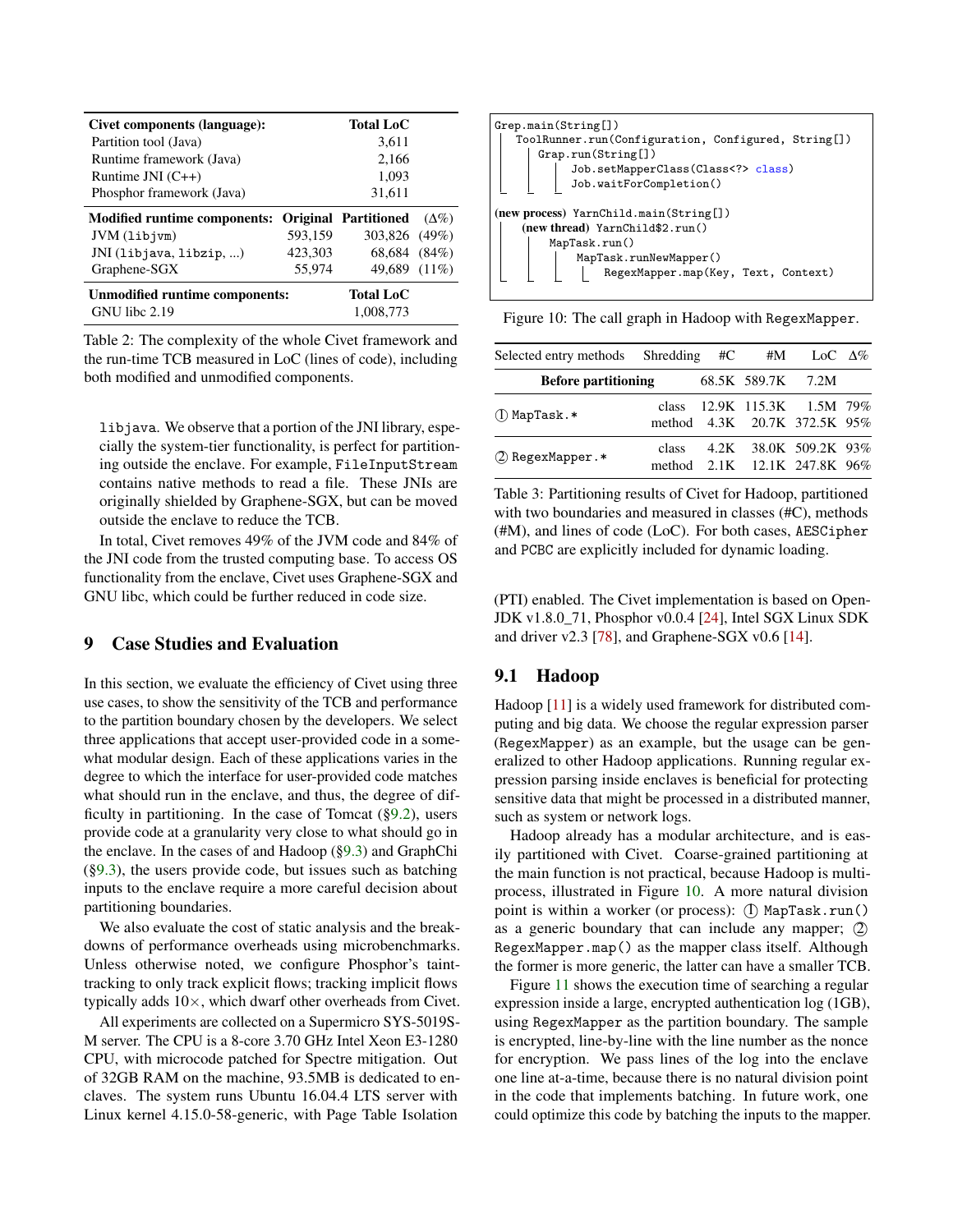

<span id="page-12-2"></span>Figure 11: End-to-end execution time of the Hadoop regular expression parser to process 1GB of encrypted authentication logs. Lower is better. For Civet, only the mapper is partitioned into enclaves. We evaluate Civet performance with SGX, deep input type checks (TC), and taint-tracking without explicit flow (TT). The Civet and native workloads both run on a single-node, full-featured Hadoop v2 framework.

| Selected entry methods Shredding #C |       | #M                | LoC $\Delta\%$               |  |
|-------------------------------------|-------|-------------------|------------------------------|--|
| <b>Before partitioning</b>          |       | 34.5K 276.9K 3.6M |                              |  |
|                                     | class |                   | 4.2K 37.9K 508.3K 77%        |  |
| HttpResponder.*                     |       |                   | method 2.0K 11.4K 240.9K 93% |  |

<span id="page-12-3"></span>Table 4: Partitioning results for Tomcat, measured in classes (#C), methods (#M), and lines of code (LoC). RSACipher and RSAKeyPairGenerator are expliclity included for dynamic loading.

However, this has little impact on execution time because our design does not synchronously context switch between enclave and non-enclave execution; rather, Civet follows an exitless pattern. There is a cost of additional CPU cycles (off the critical path) to this design, which batching could reduce.

Hadoop determines the number of mappers and reducers for a given workload based on how many "splits" the data is divided into inside HDFS. We experiment with split sizes ranging from 256MB to 4MB. We observe that, as the number of splits increases well beyond the number of actual cores, the overhead of scheduling degrades performance more than any SGX-specific factor. Civet adds only 16–22% to the end-to-end latency when running with SGX and deep input type checks but without taint-tracking. The overhead of type checks is marginal because of the integration with the class instantiation of Fast-serialization. If taint-tracking is enabled with only explicit flow tracking, the overhead is 70–80%. Furthermore, running a Hadoop task partitioned with Civet is generally as scalable as native.

## <span id="page-12-0"></span>9.2 Tomcat

Tomcat [\[63\]](#page-17-7) is a web server for hosting Java servlets in a multi-tenant environment. A servlet is usually written to parse HTTP requests, and can be a building block for microservices. We partition an "echo" servlet into an enclave, which signs



<span id="page-12-4"></span>Figure 12: Average HTTP response time of a request-signing Tomcat servlet partitioned and executed by Civet, with SGX and shielded by type checks (TC), compared to native. Lower is better. The HTTP requests are issued by ab (ApacheBench), with HTTP request concurrency up to 64.

the HTTP requests from the users using RSA and returns a certificate in the response. This is another good fit for Civet, because the servlet needs to access a secret key to sign the certificate. Thus, tenants do not need to expose their secret keys to the web server or other servlets. Table [4](#page-12-3) shows the partitioning efficiency for Tomcat.

Figure [12](#page-12-4) shows the average latency to sign requests in a servlet, as a function of the number of concurrent requests. In the Tomcat use case, we observe that the overhead of introducing an enclave in Civet is nearly negligible. The overheads are not SGX-specific, and can be improved by selecting a more scalable configuration for Tomcat.

### <span id="page-12-1"></span>9.3 GhaphChi

We use GraphChi [\[79\]](#page-17-17) as more challenging case to partition. We use the **page rank** program in GraphChi as a running example. GraphChi is an in-memory framework for processing large graphs, by sharding vertex and edge data of a graph. The framework includes extensible interfaces for plugging graph algorithms. The core engine, GraphChiEngine, is tuned for parallel computing with multiple threads that reuse the graph data cached in the DRAM. We demonstrate the sensitivity to the effectiveness of partitioning using three case studies shown in Figure [13](#page-13-1) and evaluated in Table [5.](#page-13-2)

The simplest, most coarse-grained choice  $(1)$  is partitioning at the main function, Pagerank.main. This choice will result in a relatively large TCB and the entire program will run inside the enclave throughout the execution. Although this choice does not provide any benefit of partitioning, Civet can still help identify the required classes and methods, and shrink the class libraries.

A finer-grained choice  $(2)$ ) is to partition at each graph operation, e.g, Pagerank.update(). This method updates the global GraphChiContext with the pagerank contribution of each vertex. This approach will only process one vertex per enclave transition, and is arguably too fine-grained. Worse yet, the input to Pagerank.update() is a ChiVertex object, which only contains a pointer to the data blocks; this will require copying the entire data blocks into the enclave for the pointer to be valid. Although this choice is fine-grained in terms of the TCB, the enclave memory footprint is just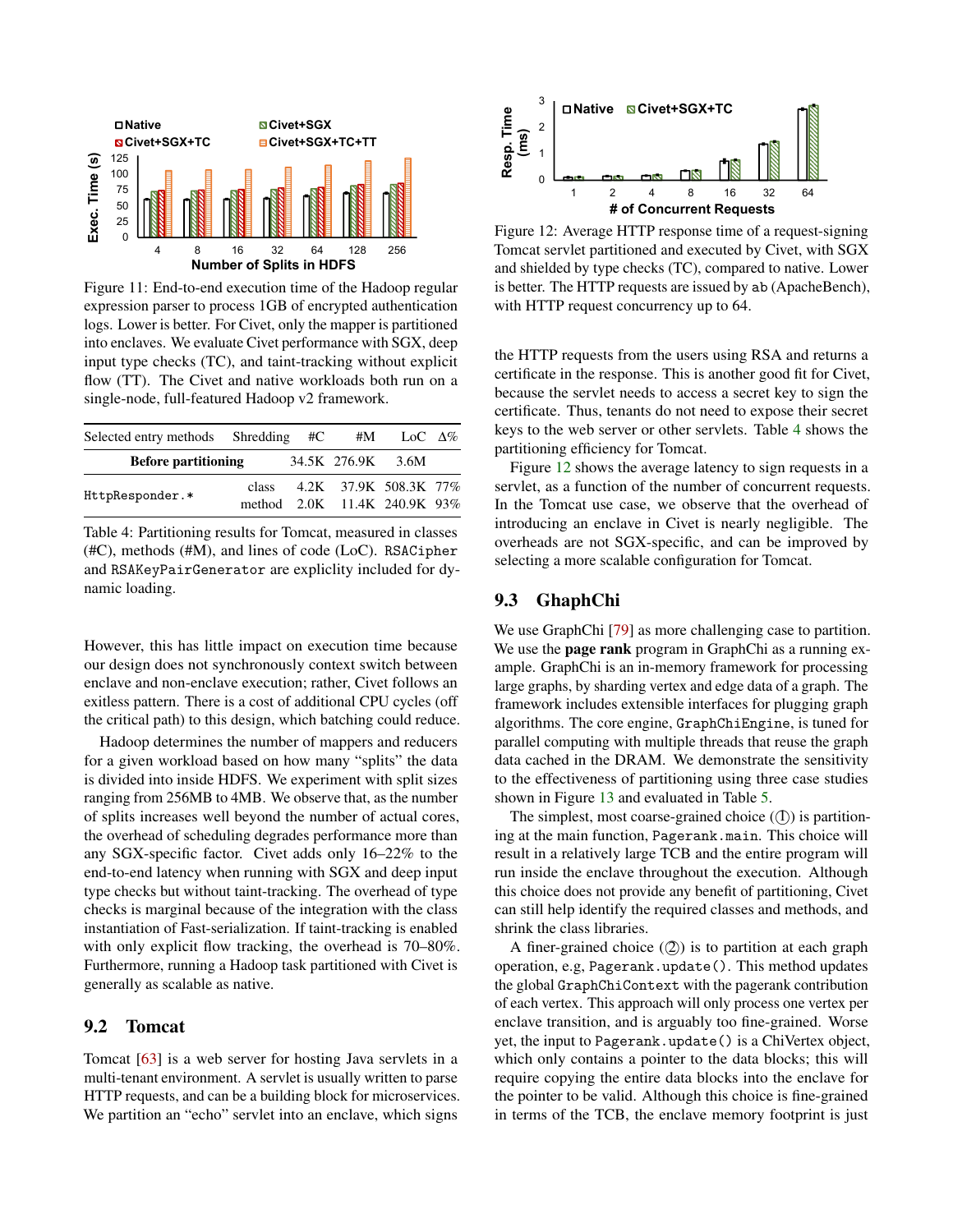

<span id="page-13-1"></span>submits multiple jobs of running the Pagerank.update() Figure 13: A simplified call graph for the GraphChi page rank program. Execution starts with Pagerank.main(), followed by GraphChiEngine.run(). GraphChiEngine eventually by the worker threads. We show three possible choices of partition boundary in GraphChi.

| Selected entry methods Shredding                                                                                                                                                                            |       | #C | #M           | LoC $\Delta\%$                                      |  |
|-------------------------------------------------------------------------------------------------------------------------------------------------------------------------------------------------------------|-------|----|--------------|-----------------------------------------------------|--|
| <b>Before partitioning</b>                                                                                                                                                                                  |       |    | 47.1K 419.5K | 4.6M                                                |  |
| (l) Pagerank.main                                                                                                                                                                                           | Class |    |              | 8.7K 72.5K 1.1M 75%<br>Method 3.0K 14.5K 280.2K 94% |  |
| (2) Pagerank.update                                                                                                                                                                                         | Class |    |              | 8.7K 72.5K 1.1M 75%<br>Method 2.3K 12.2K 250.2K 95% |  |
| $\text{\textcircled{3} GraphChiEngine$2.*} \begin{tabular}{lcccccc} GraphChiEngine$2.*} & Class & 8.7K & 72.5K & 1.1M & 75\% \\ GraphChiEngine$3.*$ Method & 2.3K & 12.2K & 250.2K & 95\% \\ \end{tabular}$ |       |    |              |                                                     |  |

<span id="page-13-2"></span>Table 5: Partitioning results for GraphChi Pagerank, partitioned with three boundaries and measured in classes (#C), methods (#M), and lines of code (LoC). For all three cases, AESCipher is explicitly included for dynamic loading.

as large as does not reduce the memory footprint compared to coarser-grained choices. Note that with only class-level shredding, the TCB is the same as  $(1)$  because the same set of classes are referenced from the entry classes. With methodlevel shredding, Civet further reduces ~30K LoC in ②.

A third option  $(3)$  is to partition at the granularity of a batch of work, with enough inputs to amortize the enclave transition cost. In the case of GraphChi, chunks of graph data are submitted as Runnables to the workers. These Runnables are defined as inner classes called GraphChiEngine\$2 and GraphChiEngine\$3. As shown in Table [5,](#page-13-2) partitioning at these classes seemingly generates the same TCB as partitioning at Pagerank.update, but performs strictly better at run-time.

Figure [14](#page-13-3) shows the execution time processing the page



<span id="page-13-3"></span>Figure 14: Execution time of the GraphChi page rank program. For Civet, we tested 2 different choices of partitioning boundary, one with Pagerank.update and one with GraphChiEngine\$2/\$3.\*. Both encrypt the graph states and are shielded by type checks (TC).

|                                         |          |                 | Processing time                   |    |                        |  |  |  |
|-----------------------------------------|----------|-----------------|-----------------------------------|----|------------------------|--|--|--|
| Workloads<br>(Entry methods)            |          |                 | DRAM Points-to Shredding Phosphor |    | Packaging<br>& signing |  |  |  |
| (a) Hadoop $(\textcircled{2})$          | 4.5 GB   | 46s             | 17s                               | 6s | 4s                     |  |  |  |
| (b) Tomcat $(\textsf{I})$               | $2.5$ GB | 11s             | 11s                               | 6s | 4s                     |  |  |  |
| (c) GraphChi $(\textcircled{3})$ 3.4 GB |          | 21 <sub>s</sub> | 11s                               | 6s | 4s                     |  |  |  |

<span id="page-13-4"></span>Table 6: DRAM cost and processing time (for points-to analysis, shredding, Phosphor instrumentation, packaging, and class signing) of Civet's partition tool. Lower is better.

ranks of the LiveJournal social network [\[80\]](#page-17-18). The data set is ∼1.1GB, with 4 million vertices and 69 million edges. Our example shields the partition by encrypting the intermediate graph states (e.g., in and out edges) cached in ChiVertex objects. The graph itself is loaded through the file system and can be shielded by the library OS.

We partition the page rank program with the two finergrained options. We observe that the GraphChi program caches the vertex data and edge data inside the DRAM, using 32768 raw blocks. GraphChi also assigns a memory budget for each job, which decides the range of vertex data to be processed. We reduce the configuration to using 1024 raw blocks and 16MB budget per job, to reduce the memory footprint and RPC overhead. When partitioned with Pagerank.update, the overhead can be up to  $8.2-12.8 \times$  compared to native. Partitioning at GraphChiEngine\$2/\$3 lowers the overhead to  $1.6-2.5\times$ , due to fewer enclave RPCs.

<span id="page-13-0"></span>Performance is generally insensitive to the number of shards, except at very high numbers. Although fewer shards implies fewer RPCs, any savings here are offset by the cost of marshalling a larger data set. Thus, execution time is relatively flat until 64 shards, at which point the cost of additional RPCs dominates and drives up execution time.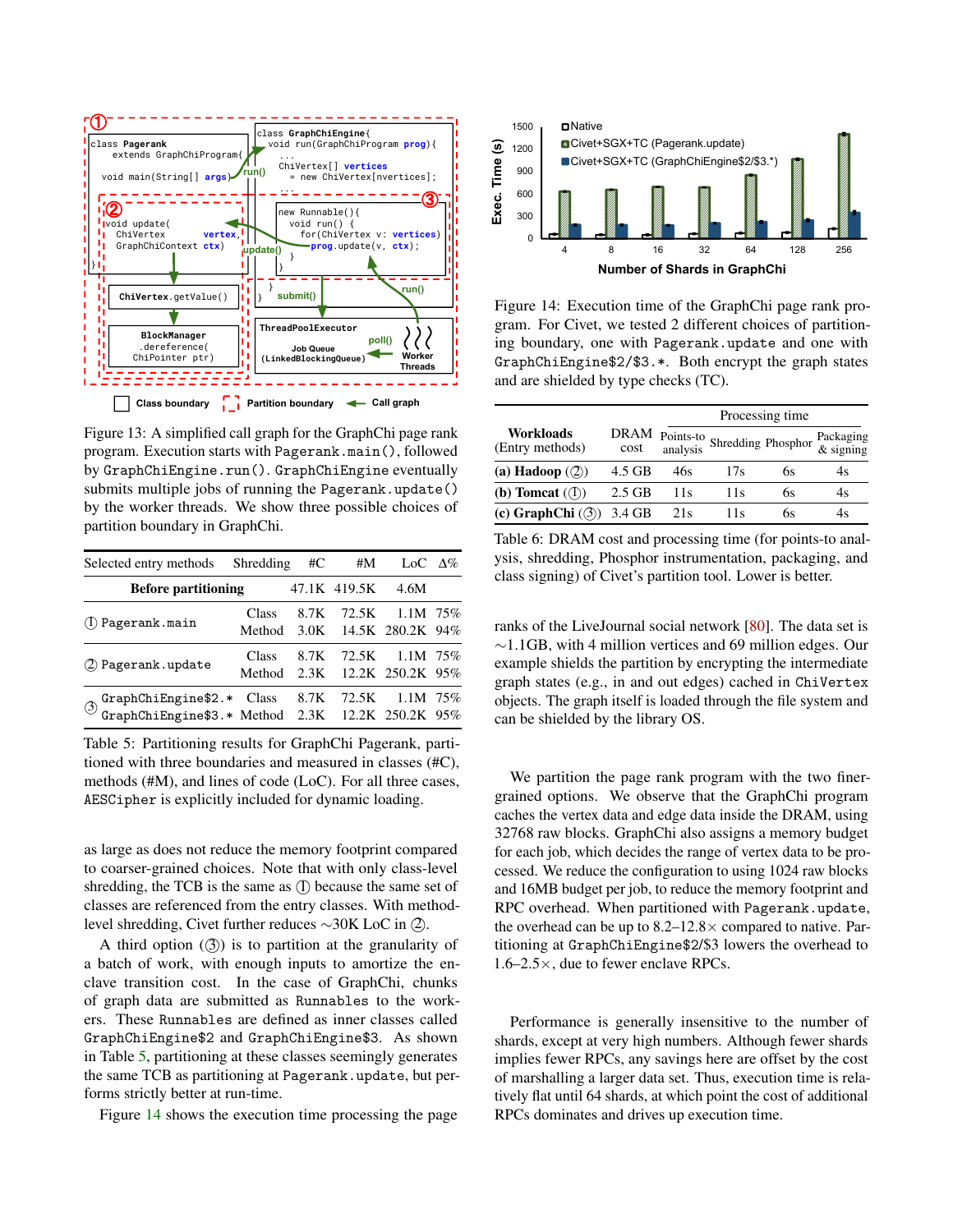|                                                                                       | $AES$ +/-     |                   | Ω                         | RSA                                             | $+/-$     |                        | $O$ FFT $+/-$ |                | O           |
|---------------------------------------------------------------------------------------|---------------|-------------------|---------------------------|-------------------------------------------------|-----------|------------------------|---------------|----------------|-------------|
| <b>Native</b>                                                                         |               | $\cdot 3 \cdot 0$ |                           | 475.9                                           | .7        |                        | 1.6           | $\overline{1}$ |             |
| <b>Civet</b>                                                                          | 5.3           |                   | $.015.5\times$            | 713.8                                           |           | $.7 \t0.5 \times 14.8$ |               | $\ldots$ 1     | $8.0\times$ |
| Compute                                                                               | 4.0           |                   | $.4 \text{ } 11.4 \times$ | 671.3                                           |           | $.5 \ \ 0.4 \times$    | 7.4           | $\cdot$ .1     | $3.5\times$ |
| Input                                                                                 | 0.4           | .5                |                           | 19.1                                            | $\cdot$ 3 |                        | 2.8           | $\Omega$       |             |
| Output                                                                                | $1.0^{\circ}$ | $\Omega$          |                           | 23.3                                            | 1.1       |                        | 4.5           | $\overline{1}$ |             |
| w/ <b>Phosphor</b>                                                                    | 8.6           |                   |                           | $.1$ 27.7 $\times$ 1161.5 9.1 1.3 $\times$ 16.9 |           |                        |               | $\mathcal{A}$  | $9.6\times$ |
| w/ Implicit flow 22.7 .2 $67.8 \times 4050.6$ 28.2 $7.5 \times 19.6$ .5 $11.2 \times$ |               |                   |                           |                                                 |           |                        |               |                |             |

<span id="page-14-1"></span>Table 7: Execution time (in microseconds) of each method and the breakdown of latency in Civet.

## 9.4 Static Analysis

Table [6](#page-13-4) reports the DRAM cost and the processing time for partitioning a Java application. We implement the Civet partitioning tool with Soot 3.3.0 and Apache Byte Code Engineering Library (BCEL) 6.2. Partitioning millions lines of Java code takes up to ∼1 minute and 4.5GB of DRAM in our examples. A significant portion of the partitioning time is spent on whole-program points-to analysis. Our Spark configuration includes both application and library classes, and uses on-the-fly call graph analysis and a worklist-based propagation algorithm.

### 9.5 Microbenchmarks

Table [7](#page-14-1) shows the execution time of several microbenchmarks: AES, RSA, and FFT, each of which demonstrate a different performance pattern for partitioned enclave execution. For each of the workloads, we break down the overheads into the computation inside an enclave, and the latency of moving inputs and outputs across the enclave boundary. We note that Native does not incur the cost of moving inputs and outputs.

RSA has the lowest overhead among the three, as the workload is the most computation-intensive. For AES, the inputs and outputs are also small, yet the computation itself suffers up to  $11.4 \times$  overhead. The difference is that execution outside the enclave can make better use of the AES-NI instructions. FFT demonstrates a relatively data-intensive pattern, and the overhead of transitioning the inputs and outputs is  $4.5\times$  in total. Phosphor incurs overhead because of the additional instrumentation and runtime tracing. It performs worst in the AES benchmark (27.7 $\times$  and 67.8 $\times$ , without and with implicit flow tracking, respectively), which is the least compute-intensive among the three, showing that the overhead of taint-tracking (with Phosphor) dominates the running time. In contrast, the taint-tracking incurs lower overheads in the more compute-intensive RSA and FFT benchmarks.

### 9.6 Discussion

The three case studies show the challenges to creating a secure and efficient partition: one must consider not just points

to divide the code, but also the data flow and the optimal granularity for moving data in and out of an enclave. Our results show that Civet is very effective at reducing the code footprint for an enclave partition—removing 75% of the code even in the coarsest partition.

In general, Civet introduces an acceptable overhead, endto-end, for applications. That said, our microbenchmarks indicate up to an  $15.5 \times$  overhead on a short computation (AES); thus, optimization such as batching inputs are important to overall performance. Finally, adding dynamic tracking of implicit flows effected by the control flow is considerably more expensive than the rest of Civet. We leave exploration of more efficient implicit flow tracking for future work.

#### 10 Conclusion

This paper presents an enclave-aware JVM variant and a framework for partitioning a large application onto enclaves. Civet leverages language features to help developers reason about the code that is and is not in the enclave. Simply dropping a managed language runtime in SGX incurs an order-ofmagnitude slowdown. Civet also minimizes the code footprint in the enclave, as well as adapting the garbage collector to the hardware peculiarities of SGX.

### Acknowledgments

We thank the anonymous reviewers, Mike Bond, and our shepherd, Tuba Yavuz, for insightful comments on earlier versions of this work. This work was supported in part by NSF grants CNS-1228839, CNS-1405641, CNS-1700512, NSF CISE Expeditions Award CCF- 1730628, as well as gifts from the Sloan Foundation, Alibaba, Amazon Web Services, Ant Financial, Arm, Capital One, Ericsson, Facebook, Google, Intel, Microsoft, Scotiabank, Splunk and VMware. Bhushan Jain was supported in part by an IBM Ph.D. Fellowship. Part of this work was done while Tsai, Jain, and Porter were at Stony Brook University, and while Tsai was at UC Berkeley. McAvey's current affiliation is with Apple; his contributions were primarily made while a student at Hendrix college. We thank Bozhen Liu for the help with the Soot framework.

#### References

- <span id="page-14-0"></span>[1] Frank McKeen, Ilya Alexandrovich, Alex Berenzon, Carlos V. Rozas, Hisham Shafi, Vedvyas Shanbhogue, and Uday R. Savagaonkar. Innovative instructions and software model for isolated execution. In *HASP*, 2013.
- [2] AMD secure encrypted virtualization. [https:](https://developer.amd.com/amd-secure-memory-encryption-sme-amd-secure-encrypted-virtualization-sev/) //developer.amd.[com/amd-secure-memory](https://developer.amd.com/amd-secure-memory-encryption-sme-amd-secure-encrypted-virtualization-sev/)[encryption-sme-amd-secure-encrypted](https://developer.amd.com/amd-secure-memory-encryption-sme-amd-secure-encrypted-virtualization-sev/)[virtualization-sev/](https://developer.amd.com/amd-secure-memory-encryption-sme-amd-secure-encrypted-virtualization-sev/).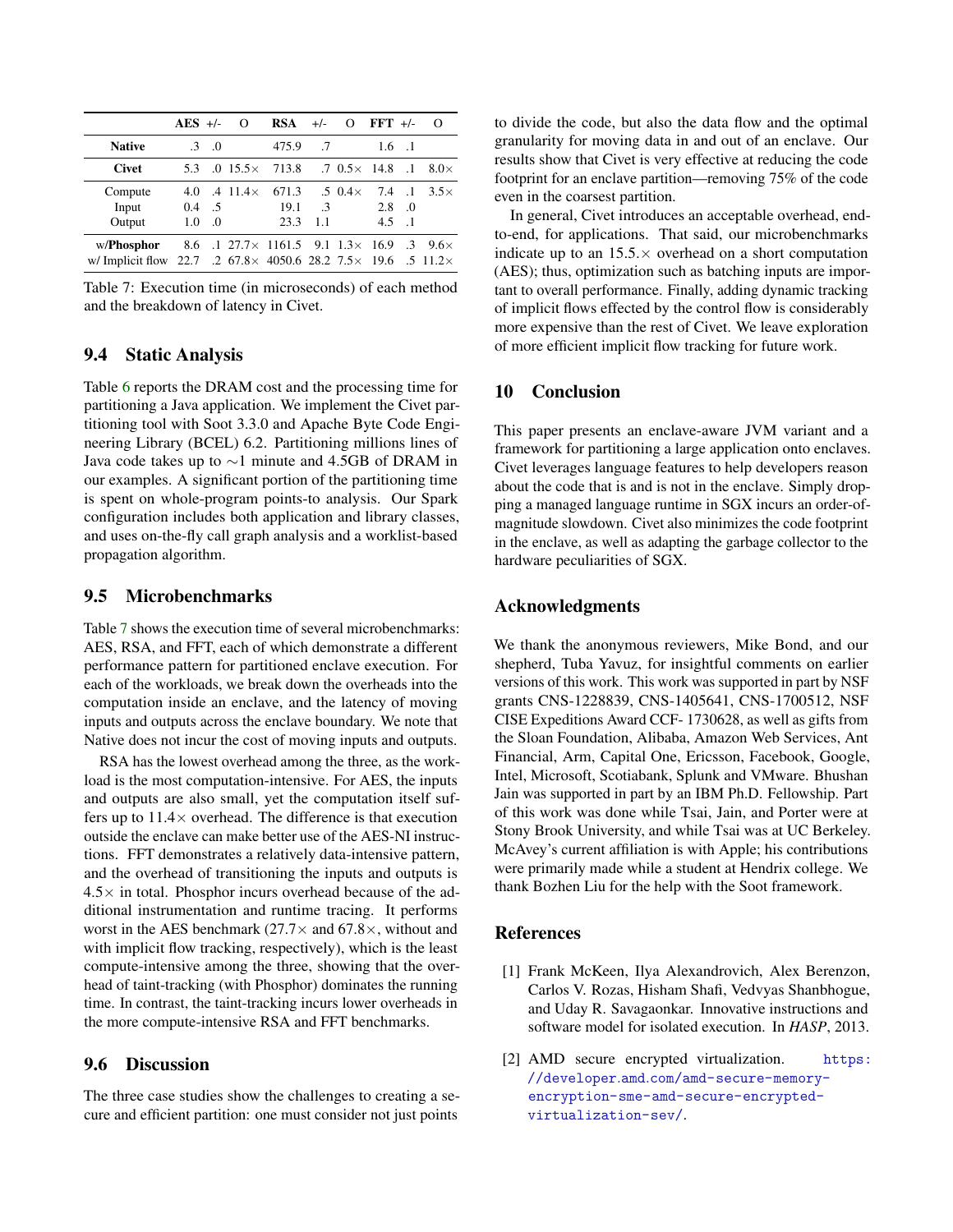- [3] David Lie, Chandramohan A Thekkath, and Mark Horowitz. Implementing an untrusted operating system on trusted hardware. *ACM SIGOPS Operating Systems Review*, 2003.
- <span id="page-15-0"></span>[4] Victor Costan, Ilia Lebedev, and Srinivas Devadas. Sanctum: Minimal hardware extensions for strong software isolation. In *USENIX Security*, volume 16, 2016.
- <span id="page-15-1"></span>[5] Felix Schuster, Manuel Costa, Cédric Fournet, Christos Gkantsidis, Marcus Peinado, Gloria Mainar-Ruiz, and Mark Russinovich. VC3: Trustworthy data analytics in the cloud using SGX. In *IEEE S&P*, 2015.
- [6] Wenting Zheng, Ankur Dave, Jethro G. Beekman, Raluca Ada Popa, Joseph E. Gonzalez, and Ion Stoica. Opaque: An oblivious and encrypted distributed analytics platform. In *NSDI*, 2017.
- [7] Stefan Brenner, Colin Wulf, David Goltzsche, Nico Weichbrodt, Matthias Lorenz, Christof Fetzer, Peter Pietzuch, and Rüdiger Kapitza. SecureKeeper: Confidential ZooKeeper using Intel SGX. In *Proceedings of the 17th International Middleware Conference*, 2016.
- <span id="page-15-2"></span>[8] David Goltzsche, Colin Wulf, Divya Muthukumaran, Konrad Rieck, Peter Pietzuch, and Rüdiger Kapitza. TrustJS: Trusted client-side execution of JavaScript. In *Proceedings of the 10th European Workshop on Systems Security*, 2017.
- <span id="page-15-3"></span>[9] Mark Russinovich. Introducing Azure confidential computing. [https://azure](https://azure.microsoft.com/en-us/blog/introducing-azure-confidential-computing/).microsoft.com/en[us/blog/introducing-azure-confidential](https://azure.microsoft.com/en-us/blog/introducing-azure-confidential-computing/)[computing/](https://azure.microsoft.com/en-us/blog/introducing-azure-confidential-computing/), 2017 September.
- <span id="page-15-4"></span>[10] Pratheek Karnati and Karna Bojjireddy. Data-in-use protection on IBM Cloud – IBM, Intel, and Fortanix partner to keep enterprises secure to the core.
- <span id="page-15-5"></span>[11] Apache Hadoop. [http://hadoop](http://hadoop.apache.org/).apache.org/.
- <span id="page-15-7"></span>[12] Andrew Baumann, Marcus Peinado, and Galen Hunt. Shielding applications from an untrusted cloud with Haven. In *OSDI*, 2014.
- <span id="page-15-17"></span>[13] Sergei Arnautov, Bohdan Trach, Franz Gregor, Thomas Knauth, Andre Martin, Christian Priebe, Joshua Lind, Divya Muthukumaran, Daniel O'Keeffe, Mark L. Stillwell, David Goltzsche, Dave Eyers, Rüdiger Kapitza, Peter Pietzuch, and Christof Fetzer. SCONE: Secure Linux containers with Intel SGX. In *OSDI*, 2016.
- <span id="page-15-23"></span>[14] Graphene library OS. [http://github](http://github.com/oscarlab/graphene).com/ [oscarlab/graphene](http://github.com/oscarlab/graphene).
- <span id="page-15-8"></span>[15] SGX-LKL. https://github.[com/lsds/sgx-lkl](https://github.com/lsds/sgx-lkl).
- <span id="page-15-6"></span>[16] Chia-Che Tsai, Donald E. Porter, and Mona Vij. Graphene-SGX: A practical library os for unmodified applications on SGX. In *USENIX ATC*, 2017.
- <span id="page-15-9"></span>[17] Nuno Santos, Himanshu Raj, Stefan Saroiu, and Alec Wolman. Using arm trustzone to build a trusted language runtime for mobile applications. In *ASPLOS*, 2014.
- <span id="page-15-13"></span>[18] Joshua Lind, Christian Priebe, Divya Muthukumaran, Dan O'Keeffe, Pierre-Louis Aublin, Florian Kelbert, Tobias Reiher, David Goltzsche, David Eyers, Rudiger Kapitza, Christof Fetzer, and Peter Pietzuch. Glamdring: Automatic application partitioning for Intel SGX. In *USENIX ATC*, 2017.
- <span id="page-15-10"></span>[19] Yutao Liu, Tianyu Zhou, Kexin Chen, Haibo Chen, and Yubin Xia. Thwarting memory disclosure with efficient hypervisor-enforced intra-domain isolation. In *CCS*, 2015.
- <span id="page-15-11"></span>[20] ARM TrustZone. http://www.arm.[com/products/](http://www.arm.com/products/processors/technologies/trustzone/) [processors/technologies/trustzone/](http://www.arm.com/products/processors/technologies/trustzone/).
- <span id="page-15-12"></span>[21] Stephen Checkoway and Hovav Shacham. Iago attacks: Why the system call API is a bad untrusted RPC interface. In *ASPLOS*, 2013.
- <span id="page-15-14"></span>[22] CWE-843: Access of resource using incompatible type ('type confusion'). [https://cwe](https://cwe.mitre.org/data/definitions/843.html).mitre.org/data/ [definitions/843](https://cwe.mitre.org/data/definitions/843.html).html.
- <span id="page-15-15"></span>[23] Gang Tan and Jason Croft. An empirical security study of the native code in the JDK. In *USENIX Security*, 2008.
- <span id="page-15-16"></span>[24] Phosphor: Dynamic taint tracking for the JVM. https://github.[com/Programming-Systems-](https://github.com/Programming-Systems-Lab/phosphor)[Lab/phosphor](https://github.com/Programming-Systems-Lab/phosphor).
- <span id="page-15-18"></span>[25] Meni Orenbach, Pavel Lifshits, Marina Minkin, and Mark Silberstein. Eleos: Exitless OS services for SGX enclaves. In *EuroSys*, 2017.
- <span id="page-15-19"></span>[26] Shweta Shinde, Dat Le Tien, Shruti Tople, and Prateek Saxena. PANOPLY: Low-TCB Linux Applications With SGX Enclaves. In *NDSS*, 2017.
- <span id="page-15-20"></span>[27] Software Guard Extenstions (SGX) SDK for Linux.
- [28] sgx-utils. https://github.[com/jethrogb/sgx](https://github.com/jethrogb/sgx-utils)[utils](https://github.com/jethrogb/sgx-utils).
- <span id="page-15-21"></span>[29] Rust SGX SDK. [https://github](https://github.com/baidu/rust-sgx-sdk).com/baidu/ [rust-sgx-sdk](https://github.com/baidu/rust-sgx-sdk).
- <span id="page-15-22"></span>[30] Konstantin Rubinov, Lucia Rosculete, Tulika Mitra, and Abhik Roychoudhury. Automated partitioning of Android applications for trusted execution environments.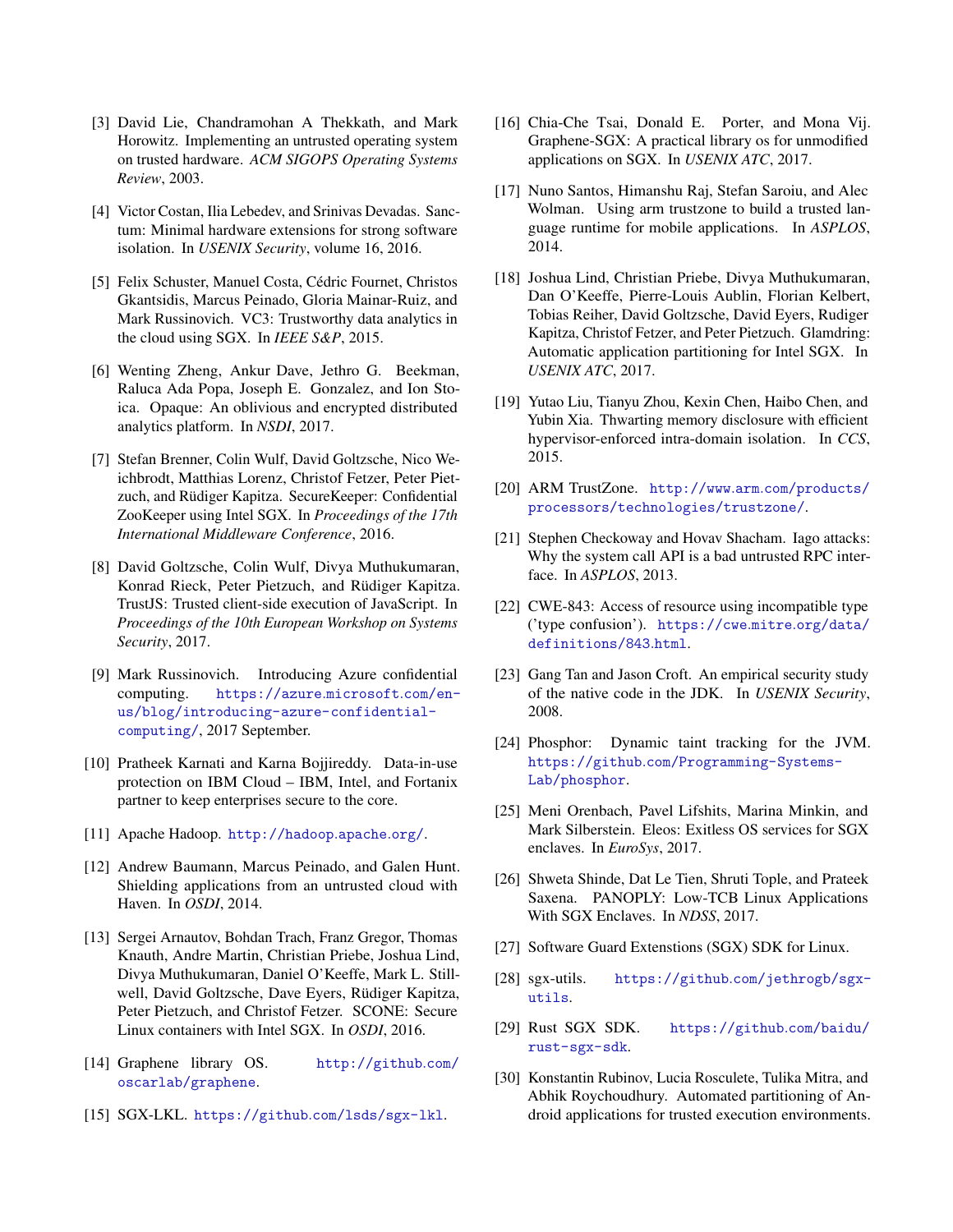In *IEEE/ACM 38th International Conference on Software Engineering (ICSE)*, 2016.

- <span id="page-16-0"></span>[31] Adrien Ghosn, James R. Larus, and Edouard Bugnion. Secured routines: Language-based construction of trusted execution environments. In *USENIX ATC*, 2019.
- <span id="page-16-1"></span>[32] Stefan Brenner, Tobias Hundt, Giovanni Mazzeo, and Rüdiger Kapitza. Secure cloud micro services using Intel SGX. In *IFIP International Conference on Distributed Applications and Interoperable Systems*, 2017.
- <span id="page-16-2"></span>[33] Marcela S Melara, Michael J Freedman, and Mic Bowman. EnclaveDom: Privilege separation for large-TCB applications in trusted execution environments. *arXiv preprint arXiv:1907.13245*, 2019.
- <span id="page-16-3"></span>[34] Michiaki Tatsubori, Toshiyuki Sasaki, Shigeru Chiba, and Kozo Itano. A bytecode translator for distributed execution of "legacy" Java software. In *Proceedings of the 15th European Conference on Object-Oriented Programming*, 2001.
- <span id="page-16-4"></span>[35] Eli Tilevich and Yannis Smaragdakis. J-Orchestra: Automatic Java application partitioning. In *Proceedings of the 16th European Conference on Object-Oriented Programming*, 2002.
- <span id="page-16-5"></span>[36] Steve Zdancewic, Lantian Zheng, Nathaniel Nystrom, and Andrew C. Myers. Untrusted hosts and confidentiality: Secure program partitioning. In *SOSP*, 2001.
- <span id="page-16-6"></span>[37] Stephen Chong, Jed Liu, Andrew C. Myers, Xin Qi, K. Vikram, Lantian Zheng, and Xin Zheng. Secure web applications via automatic partitioning. In *SOSP*, 2007.
- <span id="page-16-7"></span>[38] M Miller. Robust composition: Towards a unified approach to access control and concurrency control 2006. *Johns Hopkins: Baltimore, MD*, page 302, 2006.
- <span id="page-16-8"></span>[39] Adrian Mettler, David A. Wagner, and Tyler Close. Joe-E: A security-oriented subset of java. In *NDSS*, 2010.
- <span id="page-16-9"></span>[40] Fred Spiessens and Peter Van Roy. The oz-e project: Design guidelines for a secure multiparadigm programming language. In *International Conference on Multiparadigm Programming in Mozart/OZ*, 2004.
- <span id="page-16-10"></span>[41] Marc Stiegler and Mark Miller. How emily tamed the caml. *Hewlett Packard Labs Tech Report*, 2006.
- <span id="page-16-11"></span>[42] Raoul Strackx and Frank Piessens. Ariadne: A minimal approach to state continuity. In *USENIX Security*, 2016.
- <span id="page-16-12"></span>[43] Yuanzhong Xu, Weidong Cui, and Marcus Peinado. Controlled-channel attacks: Deterministic side channels for untrusted operating systems. In *IEEE S&P*, 2015.
- <span id="page-16-13"></span>[44] Jo Van Bulck, Nico Weichbrodt, Rüdiger Kapitza, Frank Piessens, and Raoul Strackx. Telling your secrets without page faults: Stealthy page table-based attacks on enclaved execution. In *USENIX Security*, 2017.
- <span id="page-16-15"></span>[45] Ferdinand Brasser, Urs Müller, Alexandra Dmitrienko, Kari Kostiainen, Srdjan Capkun, and Ahmad-Reza Sadeghi. Software Grand Exposure: SGX cache attacks are practical. In *11th USENIX Workshop on Offensive Technologies (WOOT 17)*, 2017.
- [46] Marcus Hähnel, Weidong Cui, and Marcus Peinado. High-resolution side channels for untrusted operating systems. In *USENIX ATC*, 2017.
- [47] Sangho Lee, Ming-Wei Shih, Prasun Gera, Taesoo Kim, Hyesoon Kim, and Marcus Peinado. Inferring finegrained control flow inside SGX enclaves with branch shadowing. In *USENIX Security*, 2017.
- [48] Wenhao Wang, Guoxing Chen, Xiaorui Pan, Yinqian Zhang, XiaoFeng Wang, Vincent Bindschaedler, Haixu Tang, and Carl A. Gunter. Leaky cauldron on the dark land: Understanding memory side-channel hazards in SGX. In *CCS*, 2017.
- <span id="page-16-14"></span>[49] Paul Kocher, Daniel Genkin, Daniel Gruss, Werner Haas, Mike Hamburg, Moritz Lipp, Stefan Mangard, Thomas Prescher, Michael Schwarz, and Yuval Yarom. Spectre attacks: Exploiting speculative execution. In *IEEE S&P*, 2018.
- <span id="page-16-16"></span>[50] Ahmad Moghimi, Gorka Irazoqui, and Thomas Eisenbarth. CacheZoom: How SGX amplifies the power of cache attacks. In *CHES*, 2017.
- <span id="page-16-17"></span>[51] Johannes Götzfried, Moritz Eckert, Sebastian Schinzel, and Tilo Müller. Cache attacks on Intel SGX. In *Euro S&P*, 2017.
- <span id="page-16-18"></span>[52] Li Li, Tegawendé F. Bissyandé, Damien Octeau, and Jacques Klein. DroidRA: Taming reflection to support whole-program analysis of android apps. In *Proceedings of the 25th International Symposium on Software Testing and Analysis*, 2016.
- [53] Eric Bodden, Andreas Sewe, Jan Sinschek, Hela Oueslati, and Mira Mezini. Taming reflection: Aiding static analysis in the presence of reflection and custom class loaders. In *Proceedings of the 33rd International Conference on Software Engineering*, 2011.
- <span id="page-16-19"></span>[54] Paulo Barros, Rene Just, Suzanne Millstein, Paul Vines, Werner Dietl, Marcelo dAmorim, and Michael D. Ernst. Static analysis of implicit control flow: Resolving java reflection and android intents. In *Proceedings of the 2015 30th IEEE/ACM International Conference on Automated Software Engineering (ASE)*, 2015.